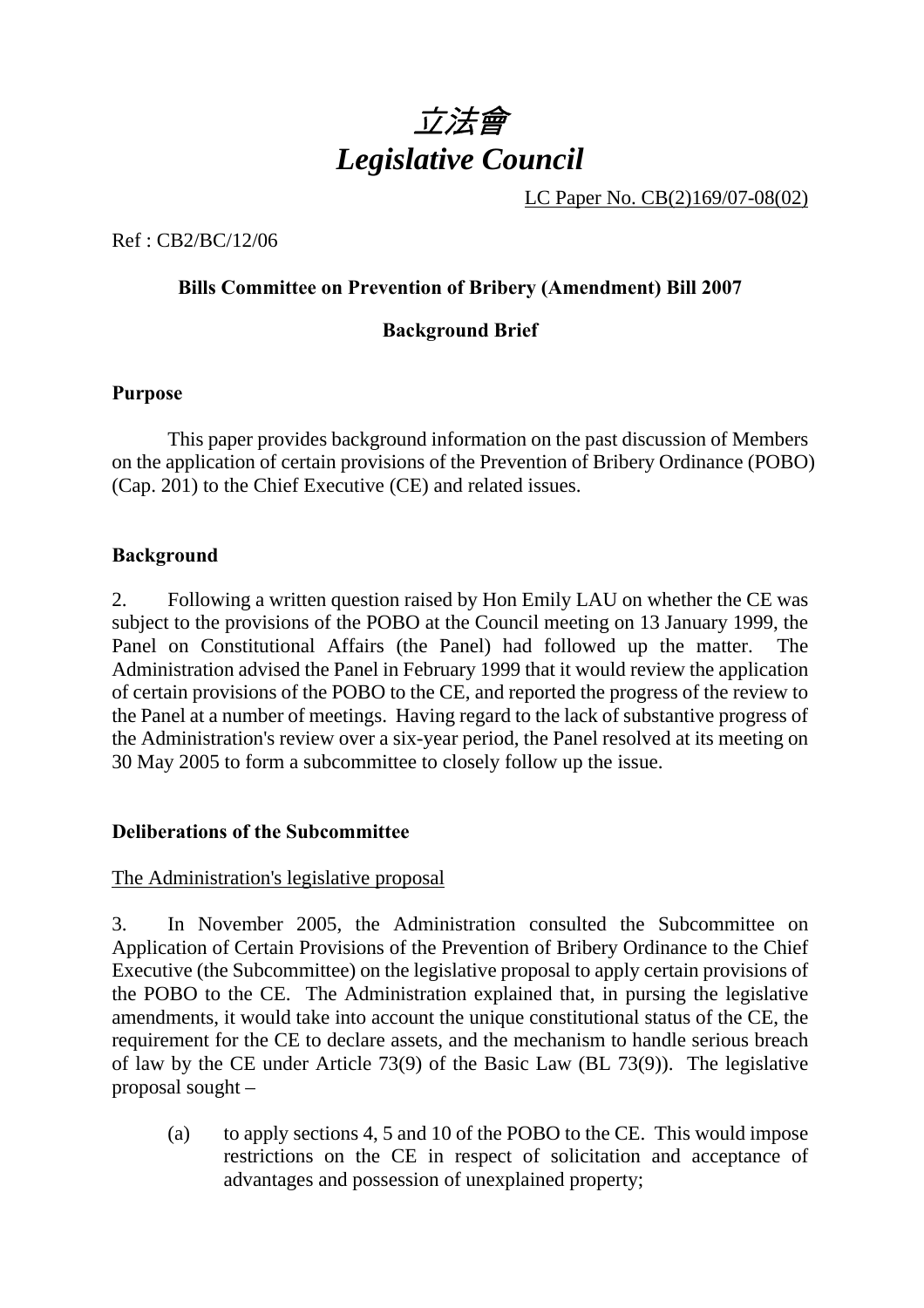- (b) to introduce a new provision to bind any person who offers any advantage to the CE in line with section 8(1) of the POBO;
- (c) to amend section 10 to specify that if the CE is accused of possessing unexplained property, the Court shall take account of the CE's assets declared to the Chief Justice pursuant to BL 47(2) in determining whether the CE has given a satisfactory explanation under section 10(1); and
- (d) to add a new section to enable the Secretary for Justice (SJ) to refer to the LegCo a report of the CE suspected to have committed POBO offences for possible follow-up under BL 73(9) (the "referral provision").

### Main concerns of the Subcommittee

4. In the course of its deliberation, the Subcommittee considered the views of the legal professional bodies and the Research Report entitled " Prevention of Corruption and Impeachment of Head of State/Government in the United Kingdom, the United States and Korea" prepared by the Research and Library Services Division (RLSD) of the LegCo Secretariat (RP01/05-06).

5. The Subcommittee's concerns were highlighted in its report to the Panel on 20 February 2006 (LC Paper No. CB(2)1149/05-06(01)), a copy of which is in **Annex I**. In response to these concerns, the Administration undertook -

- (a) to consider whether and, if so, how section 3 of POBO (which prohibits any "prescribed officer" from soliciting and accepting any advantage without general or special permission of CE) could be made applicable to CE (paragraphs14, 16 to 20 of the Subcommittee's report refer);
- (b) to consider how to give effect to the "referral provision" in the amendment bill, i.e. whether a new section should be added in the POBO as originally contemplated by the Administration, or whether section 30 of the POBO should be amended to provide an exception as proposed by some members (paragraphs 21 to 37 of the Subcommittee's report refer); and
- (c) to consider the question of providing immunity for Members under section 30 of the POBO for inadvertent disclosure of information relating to the SJ's referral outside the proceedings of the Council and its committees (paragraphs 38 to 40 of the Subcommittee's report refer).

6. In connection with the "referral provision", the Subcommittee deliberated at length whether any criminal proceedings should be carried out in parallel with or prior to the impeachment proceedings under BL 73(9) (paragraphs 41 to 51 of the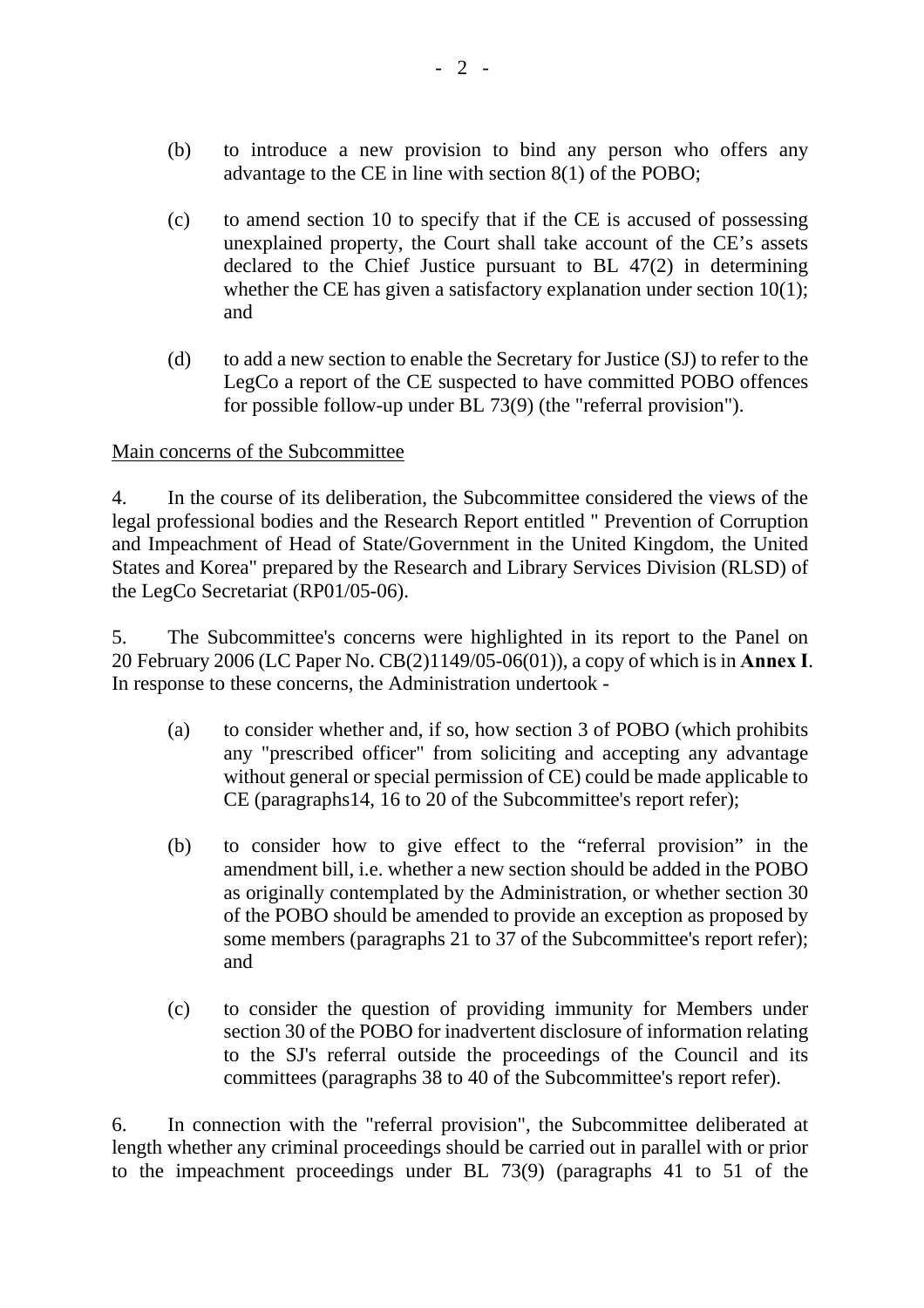Subcommittee's report refer). The Administration was of the view that it was more appropriate for impeachment proceedings to be conducted prior to any criminal trial. However, the Administration would not propose any stipulation in this regard in the Bill and would leave the need and timing for prosecution to the discretion of the SJ. A table summarising the impeachment and prosecution mechanism covering Heads of States in four overseas countries prepared by the Administration is in **Annex II**.

7. In response to the request of members, the RLSD had subsequently prepared an Information Note to recapitulate the information in RP01/05-06 with additional information regarding the impeachment practices at the state level of the United States. A copy of the Information Note (IN10/06-07) is in **Annex III**.

# **Subsequent development - proposed amendment relating to section 8 of POBO**

8. As the Administration had advised the Subcommittee that it would introduce the Prevention of Bribery (Amendment) Bill by May 2006, Members expressed concern about the delay in the introduction of the Bill on a number of occasions in the 2006-2007 session. The Panel requested the Administration to report the progress of drafting of the bill at its meeting on 18 December 2006.

9. The Administration explained that the policy and technical issues arising from the preparation of the draft legislation were more complicated than it previously envisaged. By way of illustration, section 8 provides that "*any person who, without lawful authority or reasonable excuse, while having dealings of any kind with the Government through any department, office or establishment of the Government, offers any advantage to any prescribed officer employed in that department, office or establishment of the Government, shall be guilty of an offence*." As the CE was the head of HKSAR and its Government, if section 8 was directly applied to cases of offering of advantages to the CE, it could subject all persons having dealings of any kind with any government department (e.g. persons applying for driving licences or other permits, and someone filing a tax return) to a strict offence whenever they offered an advantage to the CE. If so, the scope would be much wider than the existing section 8 which covered only the department in which the prescribed officer was employed. This would be unduly harsh as some well-intentioned individuals might genuinely want to offer souvenirs or mementos to the CE during his official visits. In considering the exact wording of the provisions in the Bill, the Administration had to examine the implications carefully to avoid the provisions being too loose or too draconian.

10. The Prevention of Bribery (Amendment) Bill 2007 was introduced into the LegCo on 11 July 2007. The Bill is the same as the legislative proposal presented to the Subcommittee in November 2005, except that the proposal to introduce a new provision to bind any person who offers any advantage to CE in line with section 8(1) of POBO (paragraphs 3(b) and 9 above are relevant) is not included in the Bill.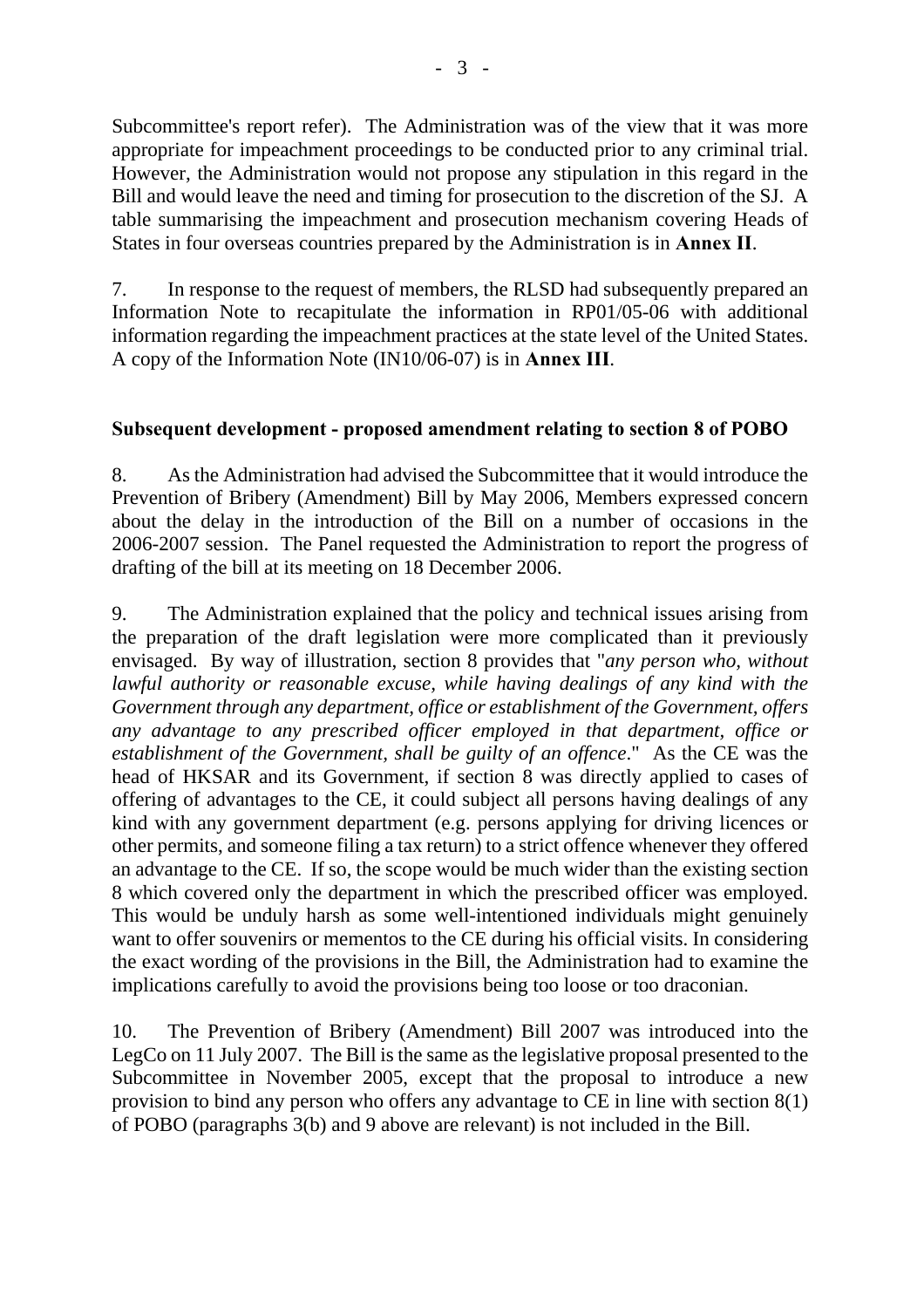# **Procedural arrangements relating to the implementation of BL 73(9) on impeachment of CE**

11. The Subcommittee requested the Committee on Rules of Procedure (CRoP) to accord priority to study the procedural arrangements relating to the implementation of BL 73(9) (paragraphs 58 to 60 of the Subcommittee's report refer). CRoP deliberated various issues in the 2006-2007 session and would continue deliberation on the matter upon receiving the Administration's view.

# **Relevant papers**

12. A list of relevant papers available on the LegCo website is in **Annex IV**.

Council Business Division 2 Legislative Council Secretariat 26 October 2007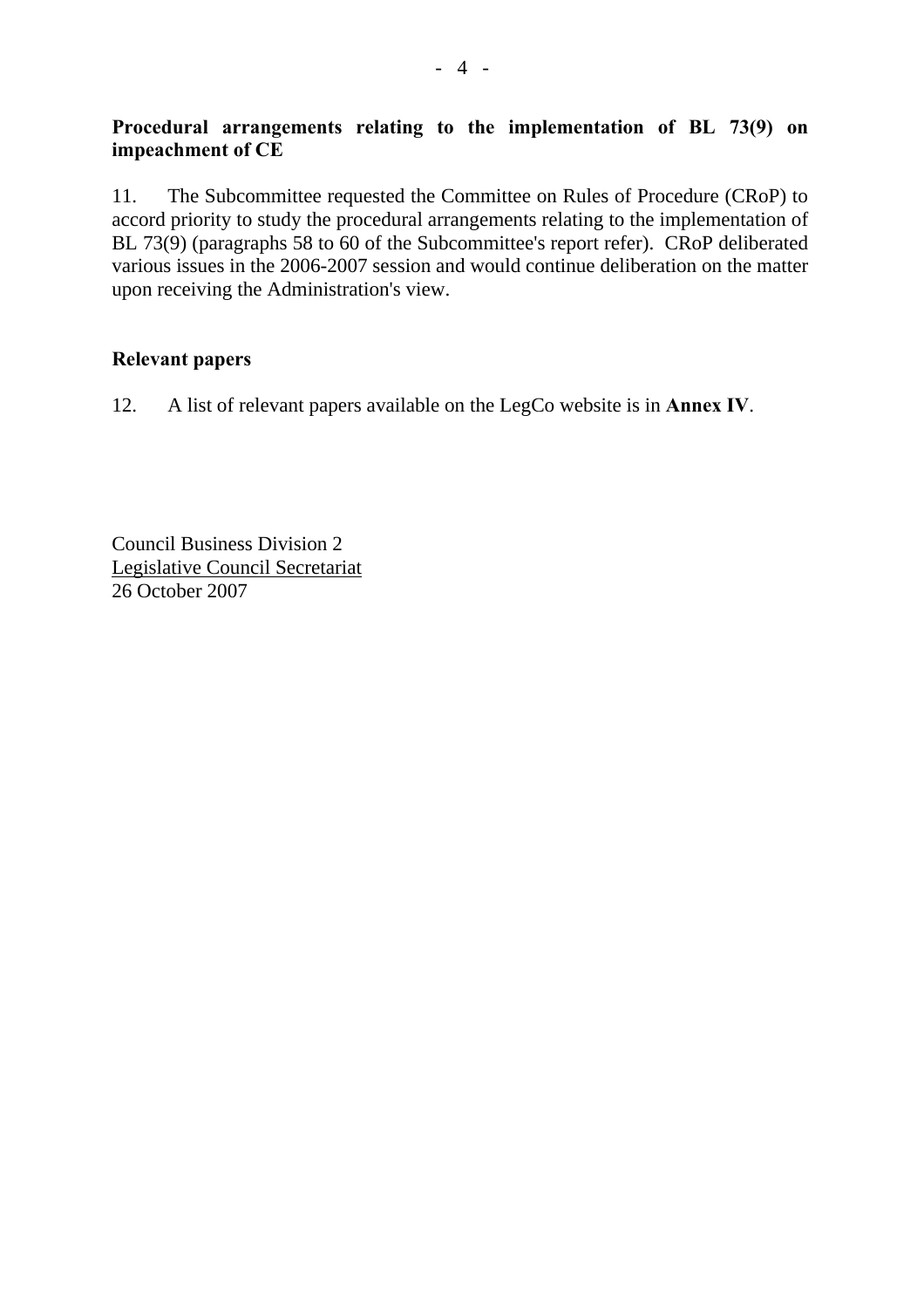**Annex I** 

# 立法會 *Legislative Council*

LC Paper No. CB(2)1149/05-06(01)

Ref : CB2/PL/CA

#### **Paper for the meeting of the Panel on Constitutional Affairs on 20 February 2006**

#### **Report of the Subcommittee on Application of Certain Provisions of the Prevention of Bribery Ordinance to the Chief Executive**

#### **PURPOSE**

 This paper reports on the deliberations of the Subcommittee on Application of Certain Provisions of the Prevention of Bribery Ordinance to the Chief Executive.

#### **BACKGROUND**

2. At the Council meeting on 13 January 1999, a written question was raised by Hon Emily LAU on whether the Chief Executive (CE) was subject to the provisions of the Prevention of Bribery Ordinance (POBO) (Cap. 201). The Panel on Constitutional Affairs (the Panel) has followed up the matter since then.

3. The Administration advised the Panel in February 1999 that CE had indicated that he was happy to be bound by POBO, and it would review the application of certain provisions of POBO to CE. After considering the technical and constitutional issues involved in applying certain provisions of POBO to CE, the Administration had come to the following views -

(a) CE's unique constitutional status

Under the Basic Law, CE is appointed by the Central People's Government (CPG) (Articles 15 and 45 of the Basic Law (BL 15 and 45)). The Basic Law does not confer any power on the Hong Kong Special Administrative Region Government (HKSARG) in the appointment or removal of CE to/from his office. Under BL 60(1), CE is the head of the HKSARG, and under BL 43(2), he is accountable to the CPG and the HKSAR in accordance with the provisions of the Basic Law. Any proposal to extend the general standard of bribery prevention applicable to "prescribed officers" under POBO for application to CE must take into account CE's unique constitutional position in the HKSAR.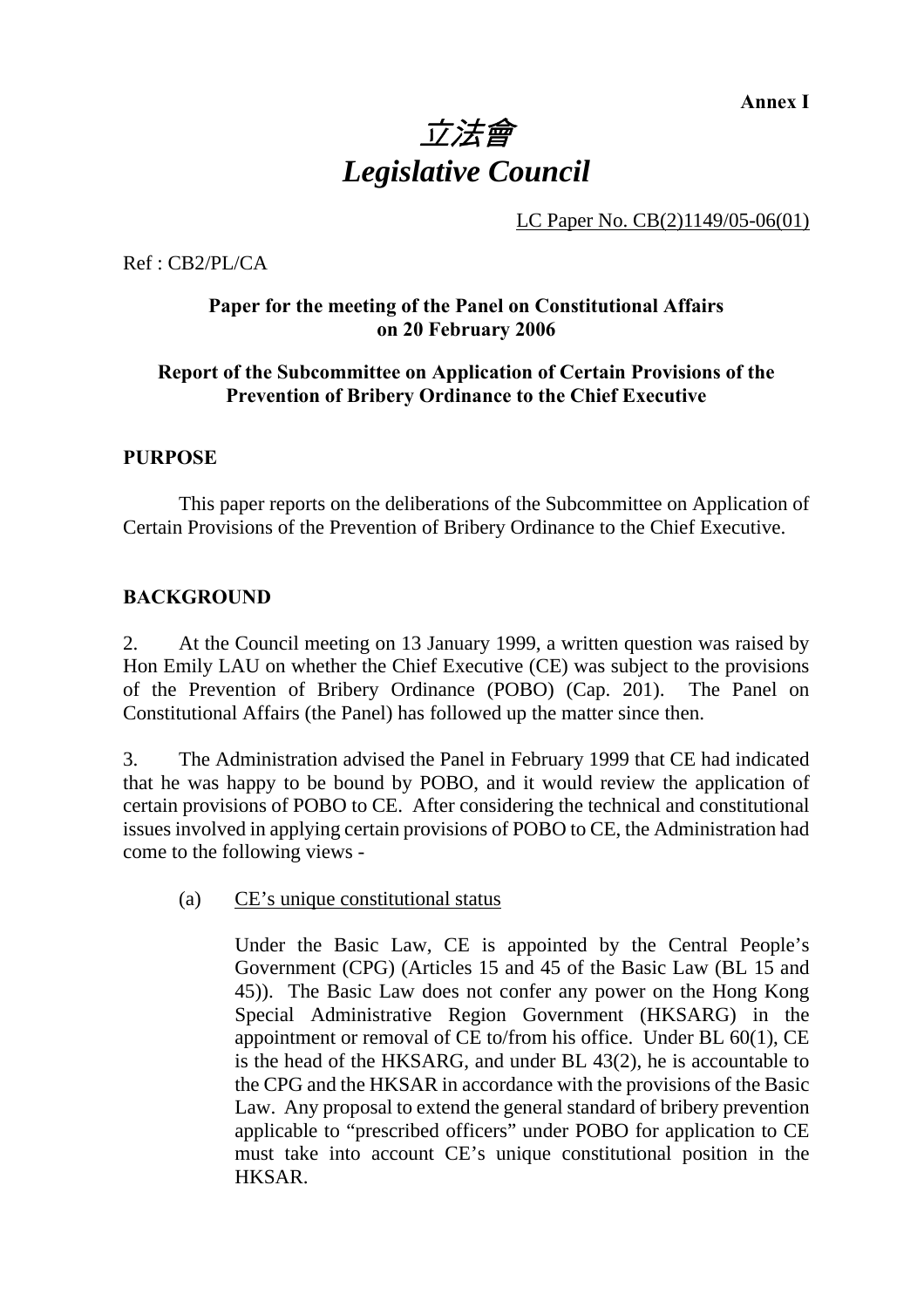(b) To reconcile CE's unique constitutional status with an appropriate regulatory framework

Under POBO, the offences of solicitation, acceptance and offer of advantages are generally premised upon the existence of a principal-agent relationship. Civil servants are agents as they are employees of the HKSARG which, for the purposes of POBO, is their principal. However, according to legal advice, CE is not an agent of the HKSARG within the meaning of section 2(1) of POBO. The special constitutional position of CE poses difficulties in fitting him within the structure of the existing offence provisions in POBO. The Administration would further consider whether any legislative provisions for exclusive application to CE should be given effect through amendment to POBO or other legislative vehicles.

(c) CE is already bound by the common law offence of bribery of public officer

It is already a common law offence for a "public officer" to accept a bribe and for anyone to bribe a "public officer". Legal advice is that CE may fall within the meaning of "public officer" under the common law and would be liable to prosecution if he accepts a bribe even without any amendment to POBO.

4. The Administration had also explained that CE was the authority to approve the receipt of advantage by members of the civil service, and there was no appropriate authority according to the provisions of POBO to grant approval to CE for the receipt of advantages himself. The present arrangement was that CE could not accept gifts for personal retention unless he had paid for them at market price. CE would declare all gifts received by him, irrespective of their value, in a register which was available for public inspection. The declaration system complied with the spirit of the rules applicable to civil servants concerning acceptance of gifts.

5. The Administration reported the progress of the review to the Panel in 1999, 2000, 2001 and 2002 respectively. Despite the Panel's repeated requests, the Administration had yet to consider whether and, if so, how the relevant POBO provisions should apply to CE and would not provide a concrete legislative timetable. For details of the past discussions of and follow-up actions taken by the Panel on the matter, members are invited to refer to the background brief prepared by the Legislative Council (LegCo) Secretariat for the Panel meeting on 21 March 2005, which is available on the LegCo website (LC Paper No. CB(2)1091/04-05(01)).

#### **THE SUBCOMMITTEE**

6. Members considered the lack of progress of the Administration's review over a six-year period totally unacceptable. The Panel resolved at its meeting on 30 May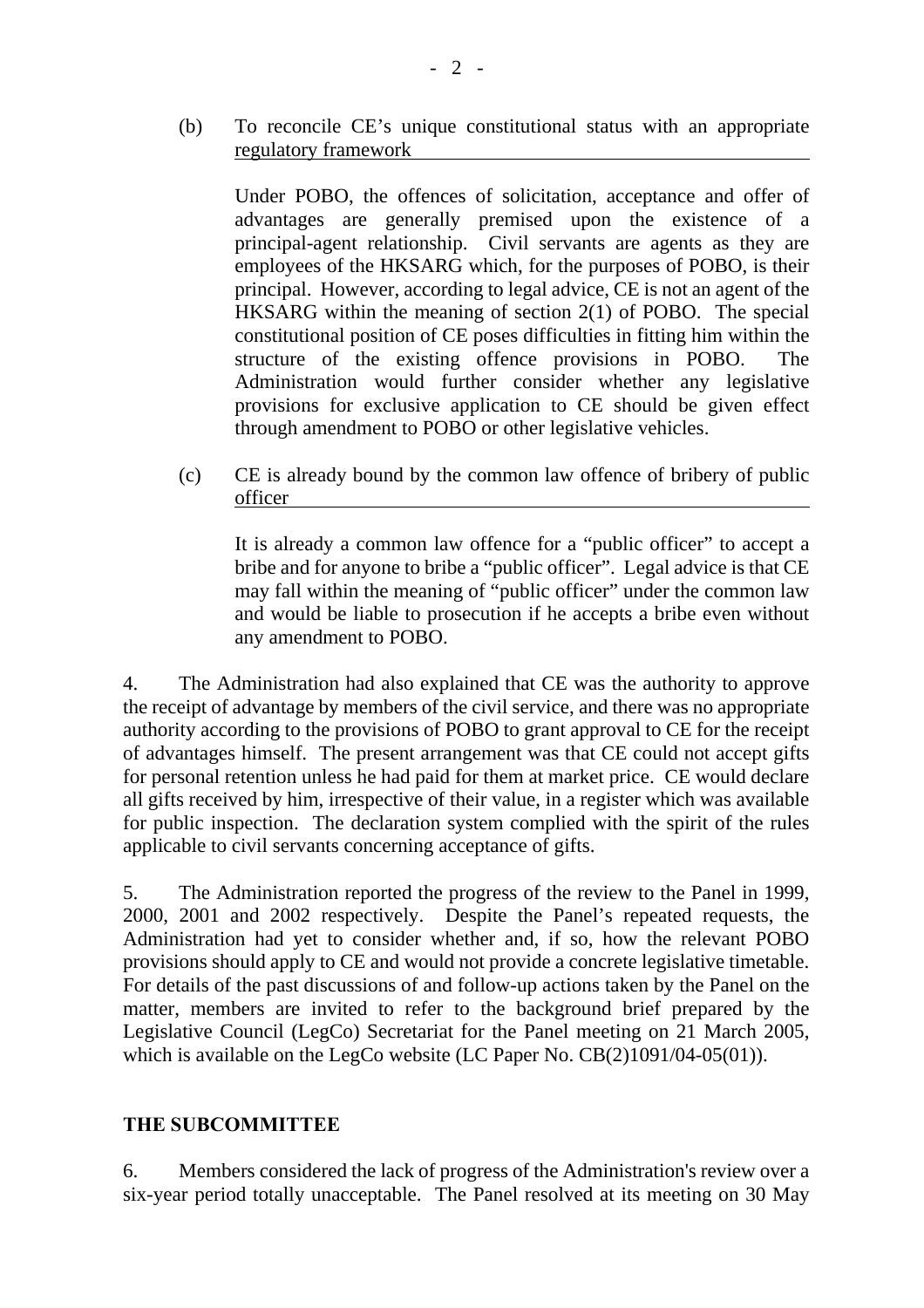2005 to form a subcommittee to closely follow up the matter. The terms of reference of the Subcommittee, as endorsed by the Panel, are "to monitor and examine the issue of devising an appropriate statutory framework of bribery prevention applicable to the Chief Executive, including in particular the Government's review of the Prevention of Bribery Ordinance."

7. Under the chairmanship of Dr Hon YEUNG Sum, the Subcommittee has held six meetings, including four meetings with the Administration. A membership list of the Subcommittee is in **Appendix I**.

8. In the course of its deliberation, the Subcommittee has considered the views of the legal adviser to the Subcommittee, the Hong Kong Bar Association and the Law Society of Hong Kong. It has also considered the Research Report on Prevention of Corruption and Impeachment of Head of State/Government in the United Kingdom, the United States and Korea prepared by the Research and Library Services Division of the LegCo Secretariat (RP01/05-06). An Executive Summary of the Research Report is in **Appendix II** for members' reference.

# **DELIBERATIONS OF THE SUBCOMMITTEE**

### **Request of the Subcommittee**

9. As the Administration has reiterated its views in paragraphs 3 to 4 above to the Subcommittee, members have requested the legal adviser to provide a paper on the relevant issues for consideration of the Subcommittee. The views of the legal adviser are summarised as follows –

- (a) on whether the legislative provisions for exclusive application to CE should be given effect through amendments to POBO or other legislative vehicles, the legal adviser considers that the long title of POBO does not seek to restrict POBO to bribery prevention in any particular area of activities. As the existing provisions of POBO are mainly focused on bribery prevention in the public sector in so far that they are targeted at "prescribed officers" as receivers of bribes, employees (and certain persons in other specified capacity) of a list of named public bodies as receivers of bribes and the persons bribing them, the inclusion of bribery prevention provisions aimed at CE in POBO would not only seem to be a viable option but may also be a logical choice;
- (b) the legal adviser has pointed out that CE is at present subject to the common law offence of accepting bribe as a public officer, and offences of bribing a public officer under both the common law and POBO. In respect of these offences, no distinction is drawn between CE and any other public officer or any ordinary citizen and no concern over CE's unique constitutional status has been expressed by the Administration. It is not readily clear how CE's unique constitutional position should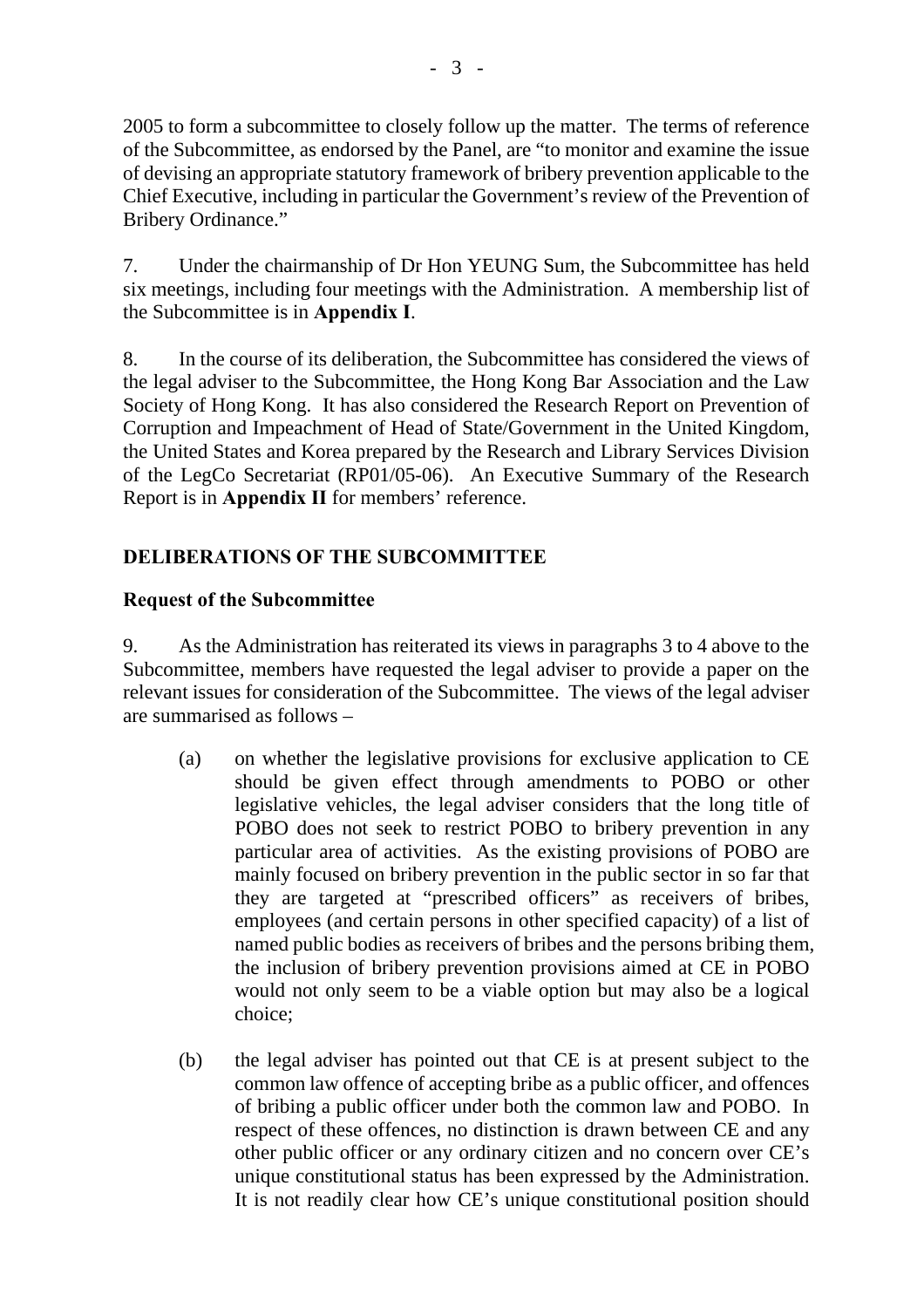affect the general standard of bribery prevention applicable to "prescribed officers" under POBO; and

(c) on the Administration's view that there is a lack of authority to approve CE's receipt of advantage, the legal adviser has suggested that consideration may be given to devise a more comprehensive declaration/registration system that is consistent with the spirit on which the grant of approval for the receipt of advantage is based, and to accord the system legislative status so that compliance with it may constitute lawful authority for acceptance of advantage. This may be a way to obviate the need for an approval mechanism.

10. The Subcommittee notes from the Research Report prepared by the LegCo Secretariat that although all the heads of state/government of the United Kingdom (UK), the United States (US) and Korea have a unique constitutional status, they are subject to legal regulation for corruption control similar to other public officials. Notwithstanding CE's unique constitutional status, he is not above the law and there is no express provision in the Basic Law exempting CE from being subjected to bribery prevention legislation. The Subcommittee considers that an appropriate statutory framework of bribery prevention should be devised by the Administration for application to CE without further delay. Some members have suggested that CE should announce a decision on the matter in his Policy Address to be delivered in October 2005.

11. At its meeting on 11 July 2005, the Subcommittee passed the motion moved by Hon TONG Ka-wah urging the Government to immediately put forward feasible proposals regarding the application of legislative provisions on bribery prevention to CE, so as to expeditiously legislate for the regulation of the conduct of CE.

### **The Administration's proposal**

12. In his Policy Address delivered on 12 October 2005, CE indicated that he accepted the need for his office to be subject to anti-corruption regulation. To this end, the Government would introduce legislation into LegCo as soon as possible to put in place the necessary legal regulatory procedures within the framework of the Basic Law.

13. In early November 2005, the Administration consulted the Subcommittee on the proposal to apply certain provisions of POBO to CE. According to the Administration, in pursing the legislative amendments, it will take into account the unique constitutional status of CE, the requirement for CE to declare assets, and the mechanism to handle serious breach of law by CE under BL 73(9). The legislative proposal seeks –

(a) to apply sections 4, 5 and 10 of POBO to CE. This would impose restrictions on CE in respect of solicitation and acceptance of advantages and possession of unexplained property;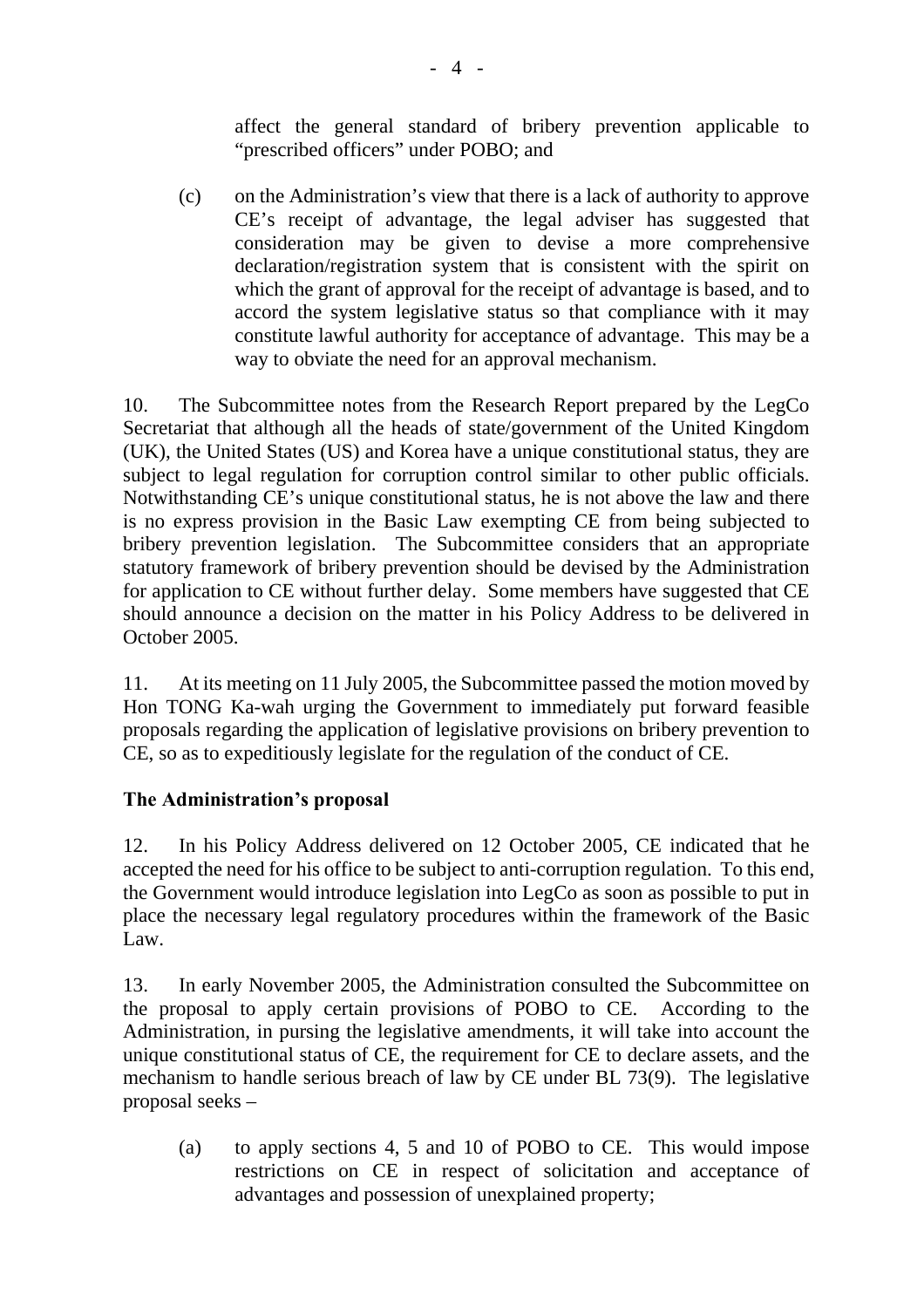- (b) to introduce a new provision to bind any person who offers any advantage to CE in line with section 8(1) of POBO;
- (c) to amend section 10 to specify that if CE is accused of possessing unexplained property, the Court shall take account of CE's assets declared to CJ pursuant to BL 47(2) in determining whether CE has given a satisfactory explanation under section 10(1); and
- (d) to add a new section to enable the Secretary for Justice (SJ) to refer to LegCo a report of CE suspected to have committed the POBO offences for possible follow-up under BL 73(9).

14. Under the Administration's proposal and insofar as the principal-agent relation is concerned, the provision that cannot apply to CE is mainly section 3 of the POBO. This section specifies that any "prescribed officer" who, without the general or special permission of the CE, solicits or accepts any advantage, shall be guilty of an offence. Although section 3 cannot apply directly to CE himself, administrative measures are put in place to provide effective control of the acceptance of gifts by the CE. In accordance with the established system, CE cannot accept gifts for personal retention unless he has paid for them at market price. Moreover, the gift register of CE is available for public inspection. These administrative measures have effectively ensured the transparency and accountability in the acceptance and disposal of gifts presented to CE.

15. While members of the Subcommittee welcome the Administration's proposal to introduce legislative amendments to subject CE to the control of POBO, they have raised concerns on certain aspects of the legislative proposal and related issues. Detailed deliberations of the Subcommittee are summarised in paragraphs 16 to 57 below.

# **Application of section 3 of POBO to CE**

16. While members support the application of sections 4, 5 and 10 of POBO to CE, they have reservation about the Administration's view that section 3 of POBO could not apply to CE (paragraph 14 above refers).

17. The Administration has explained that certain offence provisions under POBO contain the general defence of "lawful authority or reasonable excuse", whilst some specifically include the defence of "principal's consent". As CE is not an "agent" of the HKSAR Government as defined under section 2 of POBO, it is difficult to fit CE directly within the regulatory framework under these latter provisions of POBO. In this regard, all the sections proposed to apply to CE, i.e. sections 4, 5 and 10, do not incorporate "principal's consent" as a defence. The application of these sections would therefore only impose restrictions on him in respect of acts of solicitation and acceptance of advantage and possession of unexplained property.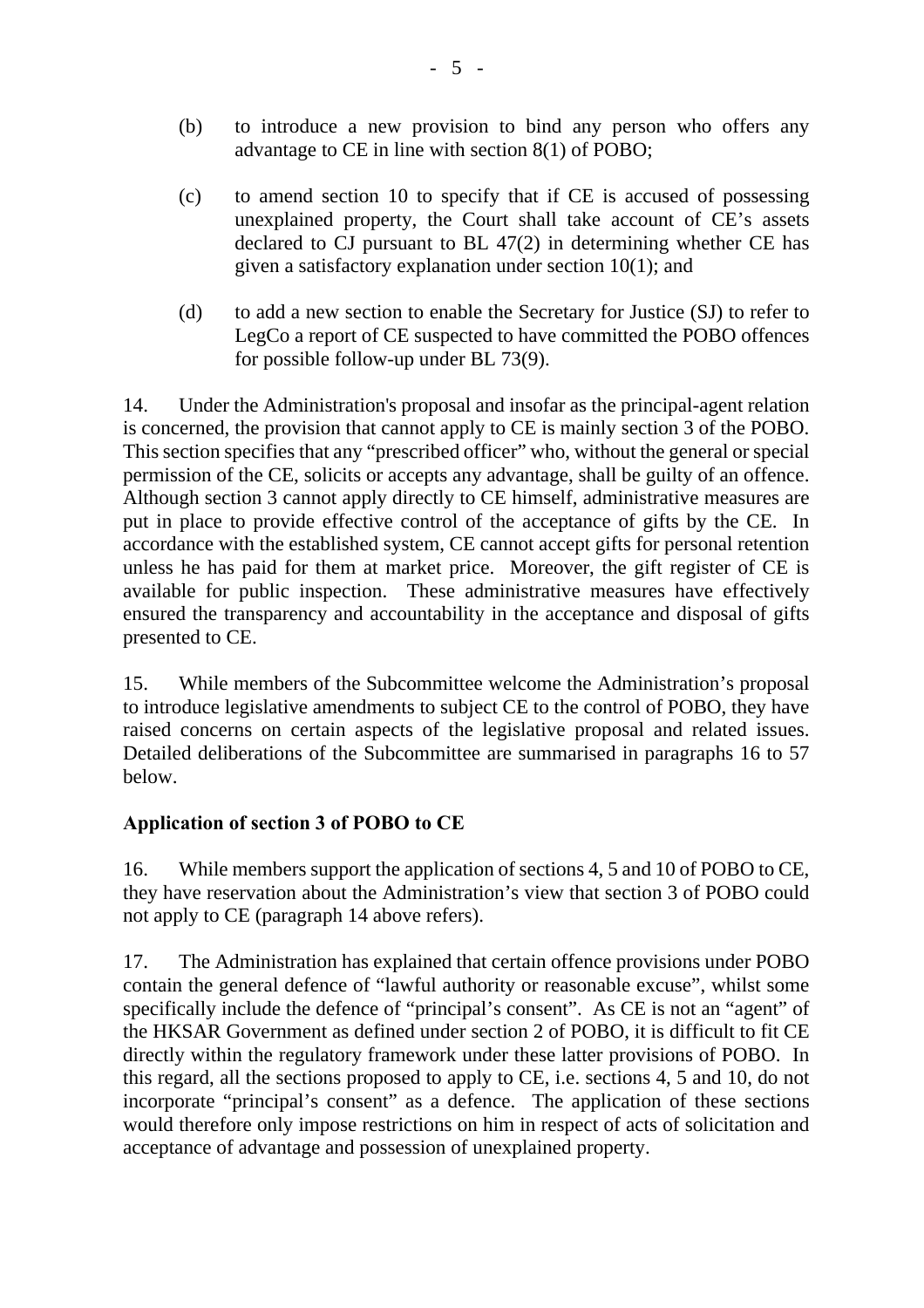18. Section 3 of POBO prohibits any "prescribed officer" from soliciting or accepting any advantage without the general or special permission of CE. Given the special constitutional position of CE and the lack of an appropriate authority to grant permission for CE to accept any advantage, CE would not be able to avail himself of the defence of "principal's consent".

19. Some members consider that the problem raised by the Administration could be resolved by tasking a special committee to grant permission for CE to receive advantages. In this connection, they have referred the Administration to the suggestion of the Hong Kong Bar Association that the issue could be addressed by having a special section or sub-section applicable only to CE in POBO, and an independent body to grant general or special permission for CE to accept advantages.

20. The Administration agrees with members that the spirit governing the solicitation and acceptance of advantages by prescribed officers should apply to CE. It is, however, technically not feasible to directly apply section 3 of POBO to CE because he could not grant permission to himself to accept an advantage. Nevertheless, the Administration has undertaken to consider whether and, if so, how section 3 could be made applicable to CE.

# **Proposed new section to allow SJ to make a referral to LegCo**

#### The "referral provision"

21. A major concern of the Subcommittee is the need for and implications of the proposal to introduce a new section to enable SJ to refer to LegCo a report of CE suspected to have committed a POBO offence for possible follow-up by LegCo under BL 73(9) (the "referral provision"). BL 73(9) provides that  $-$ 

"If a motion initiated jointly by one-fourth of all the members of the Legislative Council charges the Chief Executive with serious breach of law or dereliction of duty and if he or she refuses to resign, the Council may, after passing a motion for investigation, give a mandate to the Chief Justice of the Court of Final Appeal to form and chair an independent investigation committee. The committee shall be responsible for carrying out the investigation and reporting its findings to the Council. If the committee considers the evidence sufficient to substantiate such charges, the Council may pass a motion of impeachment by a two-thirds majority of all its members and report it to the Central People's Government for decision."

22. The Administration has explained that the "referral provision" is essential for the proper handling of a corruption complaint against CE. When there is a corruption complaint against CE, he will be subject to criminal investigation by the Independent Commission Against Corruption (ICAC), which will make a report to the Department of Justice for legal advice and consideration of prosecution. Any proposal to end an investigation or close a case will be reported to the Operations Review Committee (ORC). At the same time, because of the unique constitutional role of CE, he will also be subject to LegCo's investigation and impeachment procedures under BL 73(9).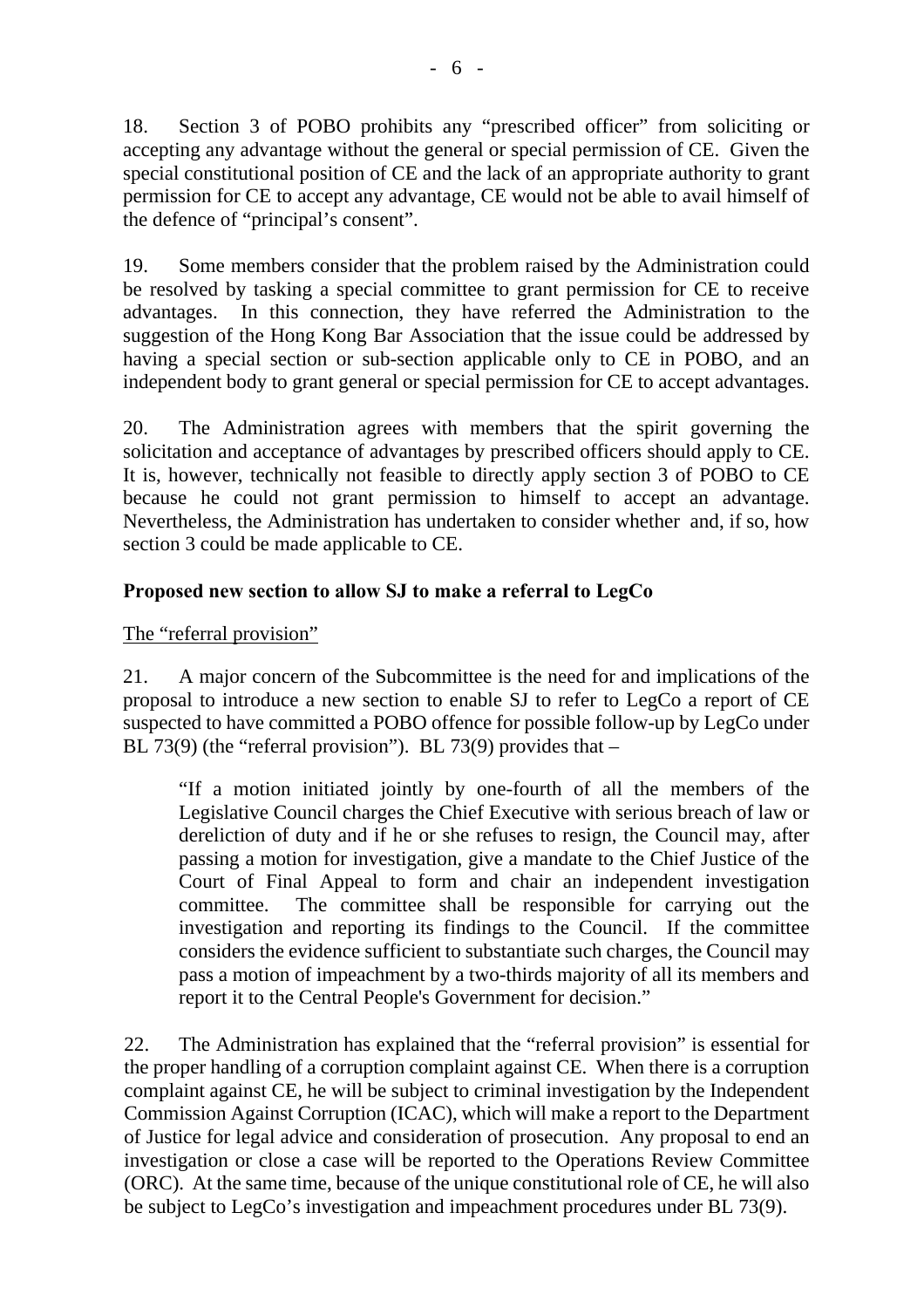23. The Administration has proposed that upon receipt of such complaints from ICAC, SJ may refer those with "prima facie" case and the findings of ICAC's preliminary investigation to LegCo. Members could accordingly consider invoking the mechanism of investigation to be conducted by the independent investigation committee chaired by CJ and passing a motion of impeachment under BL 73(9). Should LegCo decide to proceed with the procedures under BL 73(9), SJ may exercise discretion and allow LegCo to complete the investigation and impeachment proceedings, before he may exercise his power of criminal prosecution or require ICAC to conduct further investigation.

24. Members note that in all of the three places covered in the Research Report prepared by the LegCo Secretariat, there are no legal provisions requiring prosecution agencies to advise the respective legislature of any credible information that may constitute grounds for an impeachment.

25. Some members consider that the "referral provision" is unnecessary and undesirable. They have stressed that criminal proceedings should not be mingled with political proceedings. It is for SJ to decide whether and, if so, when to institute criminal proceedings against CE on the basis of the evidence available, and for LegCo to decide whether and, if so, when to invoke BL 73(9) in appropriate circumstances. SJ should make an independent decision on prosecution, regardless of whether there are, or the progress of, impeachment proceedings under BL 73(9).

26. The Administration has explained that under section 30 of POBO, a person who, knowing or suspecting that an investigation in respect of a POBO offence alleged or suspected to have been committed under Part II of POBO is taking place, without lawful authority or reasonable excuse, discloses the subject or details of the investigation commits an offence. SJ is bound by the "non-disclosure" requirement unless it can successfully be argued that one of the exceptions in section 30 of POBO will apply or the legislation vests SJ with the power of referral to LegCo. It is clearly desirable to put the legal position beyond doubt by the proposed "referral provision" so that LegCo may obtain the essential facts of a complaint against CE and Members may consider invoking the investigation and impeachment procedures under BL 73(9).

27. The Administration has supplemented that the Data Protection Principle 3 in Schedule 1 to the Personal Data (Privacy) Ordinance (PDPO) (Cap. 486) stipulates that a data user (e.g. ICAC or SJ) shall not use personal data for a purpose other than that for which they were to be used at the time of their collection (i.e. investigation and prosecution) in the absence of the data subject's (e.g. CE's) prescribed consent. In the present case, it would not be appropriate for SJ to seek CE's consent for referring to LegCo a complaint against CE himself. With the proposed "referral provision", one of the purposes for the collection of data by ICAC will be for SJ to consider referring the complaint and essential investigation findings to LegCo. In this way, it can be ensured that SJ's referral to LegCo will not contravene the restrictions imposed by PDPO.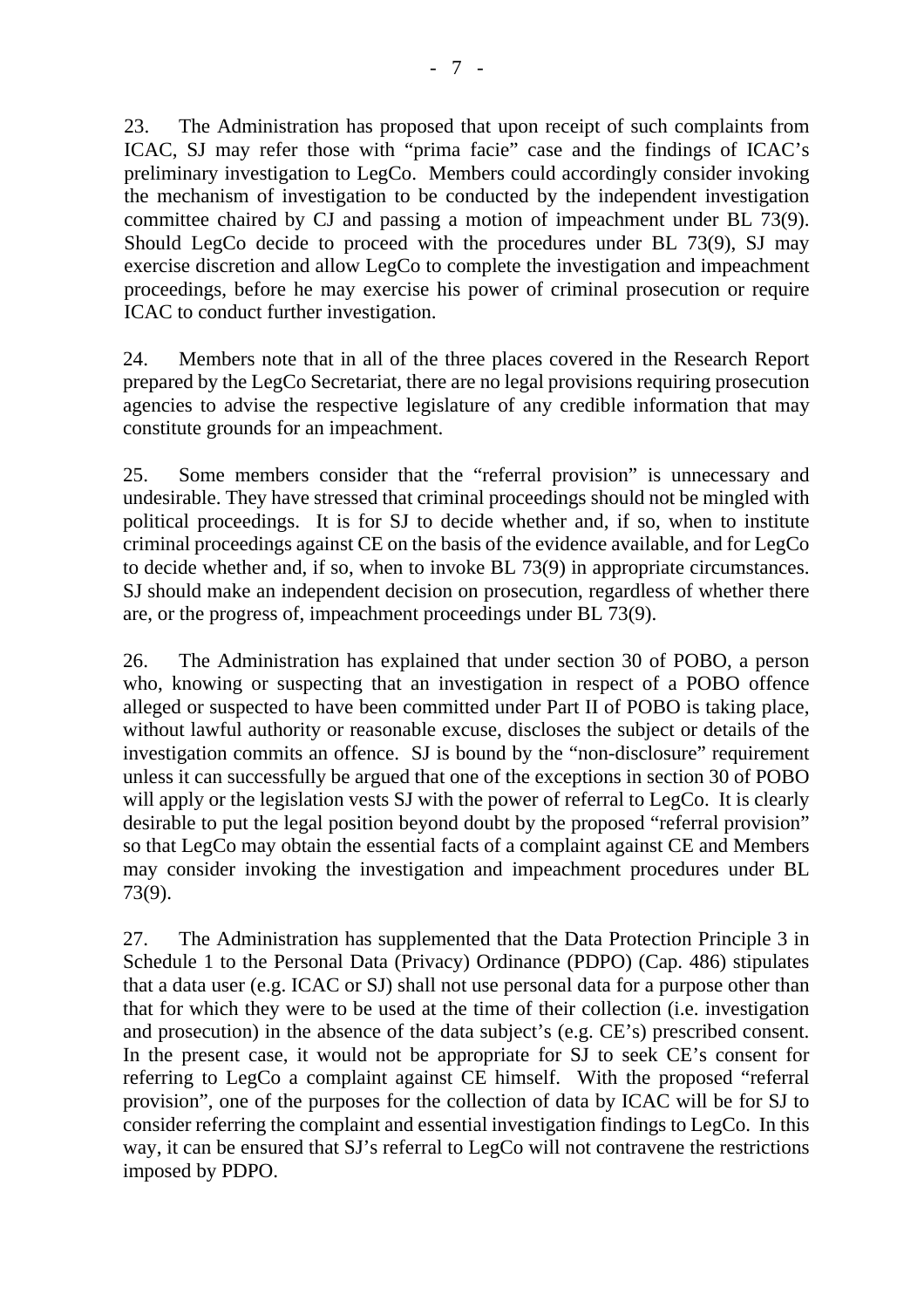28. Some members have expressed concern whether SJ, a politically appointed principal official, may choose to take a course of action that would better serve the interests of the person who appoints him, e.g. by making a referral to LegCo so that the impeachment proceedings would take place before the criminal proceedings. This would then give rise to a practical consideration of whether CE, if prosecuted, could have a fair trial after he has been subject to the impeachment proceedings which are held in open session and highly politicized in nature. These members have pointed out that if SJ decides not to prosecute CE and if CE refuses to resign, the impeachment procedures could be triggered by LegCo. It is unnecessary for SJ to make a referral to LegCo to facilitate its consideration of invoking the investigation and impeachment mechanism under BL 73(9). The need and timing for LegCo to invoke any impeachment proceedings should better be left to the discretion of LegCo. They have also pointed out that as illustrated by the Research Report prepared by the LegCo Secretariat, the respective legislature of UK, US and Korea has responsibility over its own impeachment procedure.

29. Another concern of some members is the risk of politicisation of the impeachment process. These members have pointed out that given the composition and political nature of LegCo, a motion to investigate CE under BL 73(9) could easily be negatived, hence making it impossible for any investigation to proceed, not to mention the passage of a motion of impeachment. It is undesirable if a referral is made by SJ to LegCo in the hope that the motion of investigation or impeachment would be defeated because of the composition of LegCo, and CE would not be subject to further criminal proceedings.

30. The Administration has assured members that if there is sufficient evidence to substantiate complaints against CE over any POBO offence, SJ will consider proceeding with criminal proceedings, irrespective of whether the impeachment proceedings are invoked or the outcome of the proceedings. The referral by SJ is not meant to compel LegCo to invoke the impeachment procedures, but aims at providing to LegCo essential information pertaining to any bribery-related complaints against CE, so that LegCo would not be inhibited from performing its constitutional duty under BL 73(9). It is for LegCo to consider whether to proceed with the impeachment process after receipt of the referral.

31. The Administration has also assured members that there is no ground to doubt the independence and impartiality of SJ in deciding whether to institute prosecution in a particular case. Any prosecution decision will be made having regard to the established prosecution policy. The proposed "referral provision" will not compromise SJ's constitutional function to control criminal prosecutions free from any interference under BL 63.

32. Some members disagree that LegCo has to rely on SJ's referral in order to obtain essential information pertaining to any bribery-related complaints against CE. Under BL 73(9), LegCo, after passing a motion for investigation, will entrust CJ to form and chair an independent investigation committee. The findings and report of the investigation committee will provide information to facilitate LegCo's consideration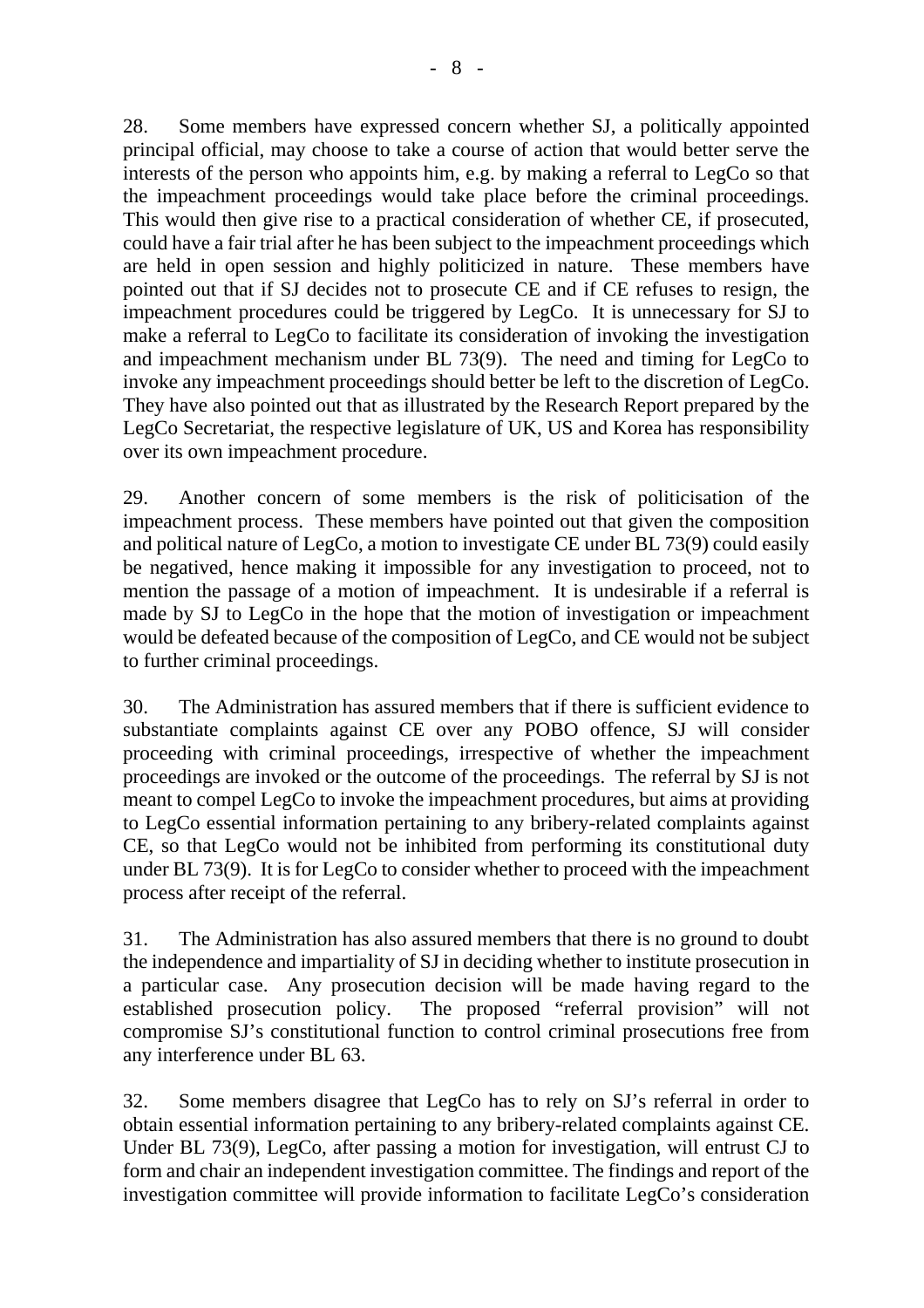of whether to proceed with the impeachment process. In addition, LegCo could exercise its power to order the production of relevant documents by the Administration, if considered necessary.

33. The Administration has pointed out that there could be a situation where LegCo is not aware of an on-going investigation of a bribery-related complaint against CE. In the absence of knowledge or information about the complaint, LegCo would not be in position to perform its constitutional duty under BL 73(9). In the circumstance, it is necessary for SJ to take the initiative to make a referral to LegCo. SJ would arguably commit an offence under section 30 if he passes essential information to LegCo in the absence of the "referral provision".

34. The Administration has reiterated its position that the proposed "referral provision" is necessary and essential. BL 73(9) not only lays down a special regime for the investigation and impeachment of CE in respect of a complaint about his serious breach of law or dereliction of duty, but also entrusts LegCo with the important constitutional function of investigation and impeachment. It would be constitutionally appropriate to facilitate LegCo to obtain essential information pertaining to any bribery-related complaints against CE through a referral by SJ.

35. Some members have no strong view on the proposed "referral provision". Given that LegCo has the constitutional role to perform the check and balance function in case CE refuses to resign on a charge of serious breach of law or dereliction of duty, they consider that the proposed "referral provision" would facilitate the work of LegCo in this respect. In addition, it is ultimately for LegCo to decide whether to accept the referral or invoke the impeachment proceedings after receipt of the referral.

36. Some members have suggested that in addition to SJ making a referral to LegCo on his initiative, SJ should also provide information to LegCo at the latter's request. To facilitate LegCo to perform its constitutional role under BL 73(9), SJ should be empowered to make a referral to LegCo if CE is charged of dereliction of duty, and serious breach of any other laws in addition to POBO.

37. A member is of the view that if section 30 of POBO is the problem that the Administration tries to tackle, consideration should be given to amending the section to allow disclosure of essential facts of a complaint against CE to LegCo under certain circumstances, instead of introducing the "referral provision". The Administration has agreed to consider how to give effect to the "referral provision" in the amendment bill i.e. whether a new section should be added in POBO as originally contemplated by the Administration, or whether section 30 of POBO should be amended to provide an exception as proposed by some members.

### Immunity for Members under section 30 of POBO

38. While the Subcommittee notes that LegCo has established practice to handle confidential information supplied by the Administration, and Members are covered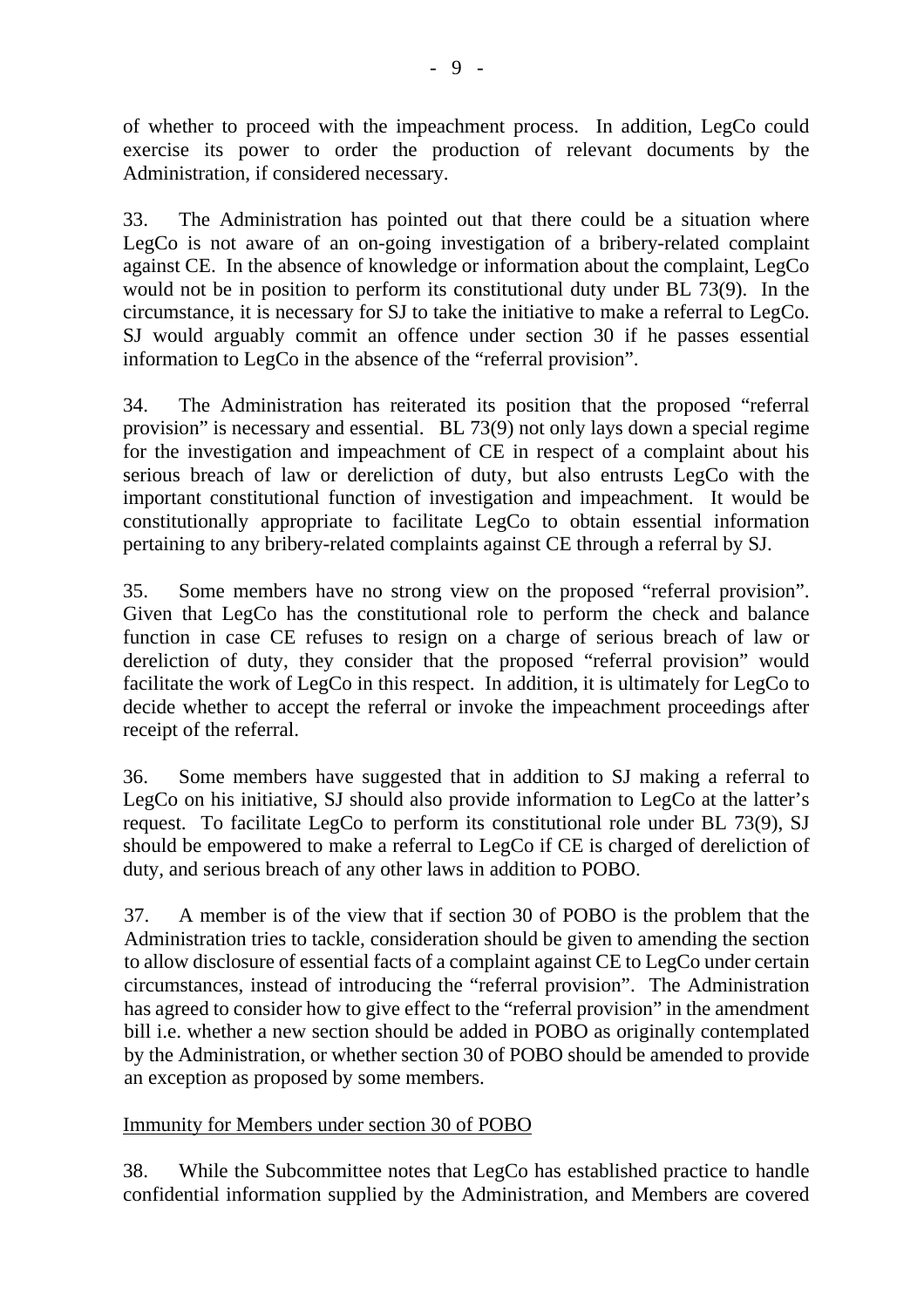by the protection and immunity provided under the Legislative Council (Powers and Privileges) Ordinance (Cap. 382) during proceedings of the Council and its committees, it has expressed concern about the possible consequences faced by Members for inadvertent disclosure of the information contained in SJ's referral outside the proceedings of the Council and its committees.

39. The Administration has advised that the information referred by SJ to LegCo is confidential in nature and is not meant for the public. It is a matter for LegCo to consider how such information should be used and handled. However, it is not the intention of the Administration to impose criminal liability on Members for inadvertent disclosure of the information.

40. Members have pointed out that even if SJ discloses details of the investigation in respect of an alleged POBO offence against CE to LegCo, it is unlikely for him to commit an offence under section 30 of POBO as he may have a reasonable excuse to do so. However, the Administration has decided to amend the law to provide a clear legal basis for SJ to do so. If there is to be referral, it is also necessary for the Administration to consider exempting Members from similar liability provided that the leak of information is not wilful. The Administration has also agreed to consider the issue of confidentiality and disclosure raised by members in proposing legislative amendments relating to section 30 of POBO.

Impeachment and criminal proceedings

41. Arising from the discussion on the proposed "referral provision", members have considered the question of whether any criminal proceedings should be carried out in parallel with or even prior to the impeachment proceedings under BL 73(9).

42. The Administration has briefed members on the interface between impeachment and prosecution in respect of the Heads of States in UK, US, South Korea and Singapore. The experience in overseas jurisdictions illustrates that it is common for impeachment proceedings against and even removal of office of the Head of State to precede any criminal trial. In the case of Hong Kong, the Administration is of the view that it is more appropriate for impeachment proceedings to be conducted prior to any criminal trial. However, the Administration does not propose to make any stipulation in this regard in the amendment bill and would leave the need and timing for prosecution to the discretion of SJ.

43. Some members hold the view that the two proceedings could be conducted in parallel. It is noted that in the case of US, there are no legal provisions providing express immunity for the President, and different investigations of the President could be conducted concurrently by the House of Congress and the prosecution authority.

44. The Administration has explained that in US, the Department of Justice has primary jurisdiction for investigation and prosecution of corruption charges against federal officials. While a number of investigations could be conducted on the President concurrently, the US Department of Justice is of the opinion that the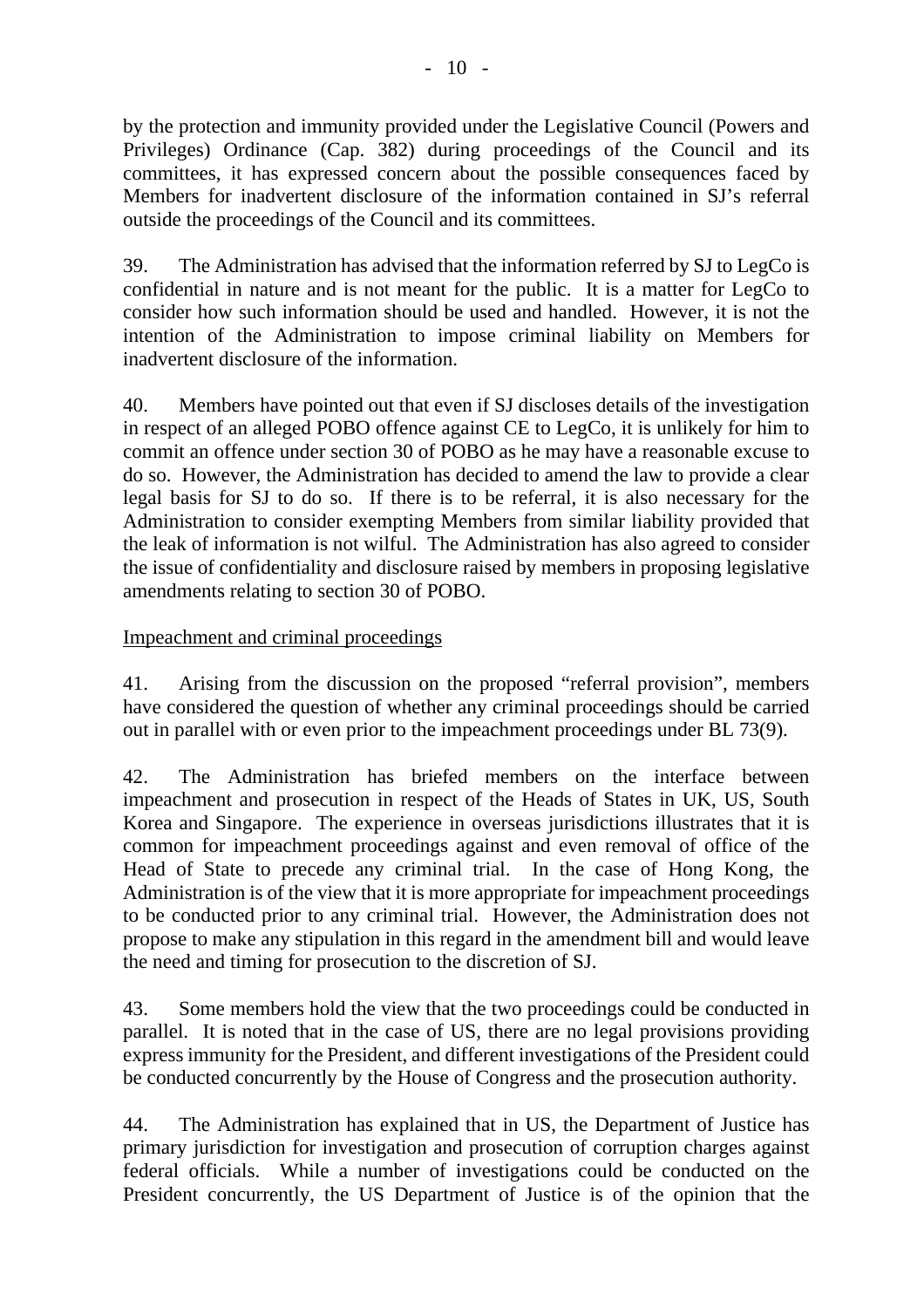President is afforded immunity from criminal prosecution until such time as he leaves office or the Congress has impeached and removed him from office. In reality, there has not been any incident of sitting Presidents being indicted or prosecuted and the Department of Justice's view remains unchallenged.

45. The Administration has also explained that if a prosecution is brought in parallel with the impeachment process, the proceedings to be conducted by the investigation committee chaired by CJ under BL 73(9) would overlap with the criminal proceedings in respect of the same conduct in question. This is clearly undesirable. Rather, it would be reasonable for SJ to take into account any imminent or pending impeachment proceedings in deciding on the time to launch criminal proceedings, if necessary.

46. The Hong Kong Bar Association is of the view that the two proceedings are largely separate. While the two proceedings could be conducted in parallel, this may be unfair to the CE who has to undergo both proceedings at the same time. By convention, rather than by constitutional requirement, the criminal process should precede the political process.

47. Some members consider that it would be a more acceptable arrangement for criminal proceedings to precede impeachment proceedings, as the latter are conducted in open session and highly politicised in nature. In addition, it might be more appropriate for the evidence relating to a suspected offence to be heard by the court first.

48. A member has pointed out that in some of the countries where impeachment proceedings are conducted prior to criminal trials, the head of state/government are entitled to criminal immunity under their constitutions. However, the Basic Law does not provide criminal immunity to CE. Under the proposed "referral provision", SJ alone has the absolute discretion to decide whether criminal proceedings should take place prior to or after completion of the impeachment proceedings. The member considers that the law should stipulate clearly the sequence of the two proceedings, instead of leaving the discretion entirely to SJ.

49. The Administration does not consider it appropriate to introduce such a provision in local law, given that the Basic Law has no express provisions on the sequence for conducting the two proceedings.

50. Some members have expressed concern about the respective role of CJ in the impeachment proceedings and criminal proceedings. They have pointed out that on the one hand, CJ, being the most senior member of the Judiciary, is entrusted with the responsibility to form and chair an independent investigation committee when BL 73(9) was invoked. On the other hand, CJ and other judges appointed by him to assist in the investigation may need to preside over or conduct the trial when criminal proceedings are subsequently instituted against CE.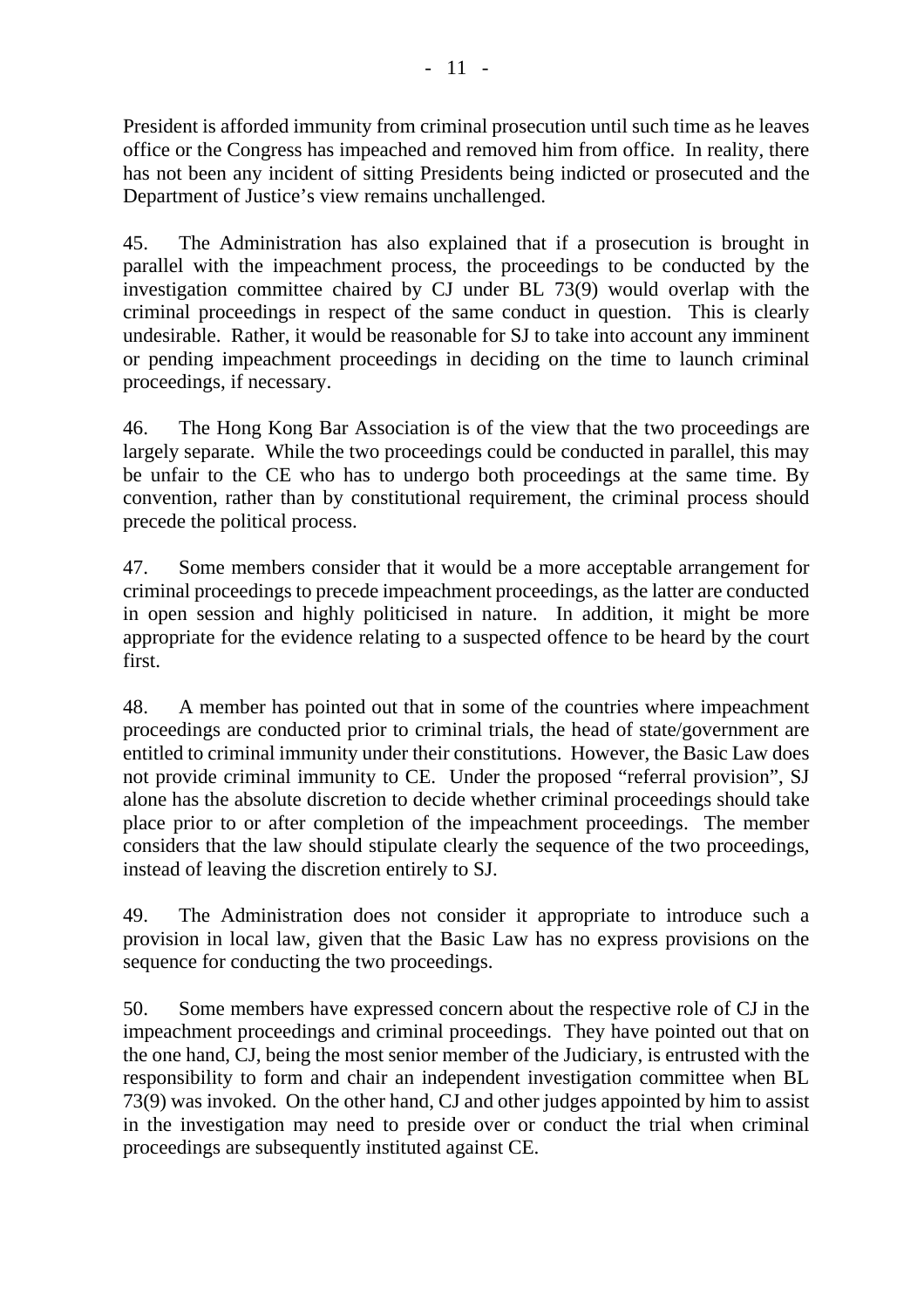51. The Administration has advised that under BL 73(9), it is for CJ, as the chairman of the investigation committee, to decide how to form the committee and proceed with its work. The Judiciary should be able to address members' concern about the possible conflict of interest of CJ or other judges, in the event that prosecution is subsequently instituted against the same offence which has been investigated by the committee. Some members share the view of the Administration.

# **Investigation of bribery complaints against CE by ICAC**

52. The Subcommittee has discussed whether it is appropriate for ICAC to be empowered under statute to investigate any alleged offence of bribery of CE, given that ICAC is accountable to CE under BL 57.

53. The Subcommittee has noted the views of the two legal professional bodies that it is inappropriate to require ICAC to investigate complaints of bribery or misconduct in public office against an incumbent CE given that ICAC is accountable to CE under BL 57. The Hong Kong Bar Association has proposed that CJ or a committee of judges could appoint an independent counsel, with the assistance of civil servants or ICAC investigators, to carry out the investigation. The Law Society of Hong Kong has proposed that an independent ad hoc committee chaired by a retired judge and staffed by officers seconded from ICAC be set up to conduct the investigation.

54. The Administration considers that ICAC is the appropriate authority and possesses the powers and expertise to perform the investigation of bribery complaints against CE. Under the ICAC Ordinance, the Commissioner of ICAC has the duty to receive and consider complaints alleging corrupt practices and investigate the complaints as he considers practicable. He therefore has and should fulfill the statutory responsibility to investigate corruption complaints, including those against CE. When handling or investigating any corruption allegations received, the Commissioner must observe the statutory requirements set out in the law.

55. The Administration has advised that ORC of ICAC is responsible for receiving from ICAC information about all corruption complaints and the manner in which the Commissioner is dealing with them. ORC is tasked to ensure that all corruption complaints, including those against CE and ICAC staff, should be handled properly. Regardless of whether ICAC's investigation would point towards substantiating an allegation or otherwise, a full report would have to be submitted to the satisfaction of ORC. When the investigation is completed, a report will be made to the Department of Justice for legal advice and consideration of prosecution. If SJ decides against prosecution, ICAC will report the proposal to end an investigation or close a case to ORC for advice.

56. The Administration has further explained that the "non-disclosure" requirement in section 30 of POBO prevents the disclosure of the identity of any person being investigated or details of the investigation unless and until the person under investigation has been arrested or any of the other conditions in section 30 have been satisfied. A person holding the office of CE who directs the Commissioner to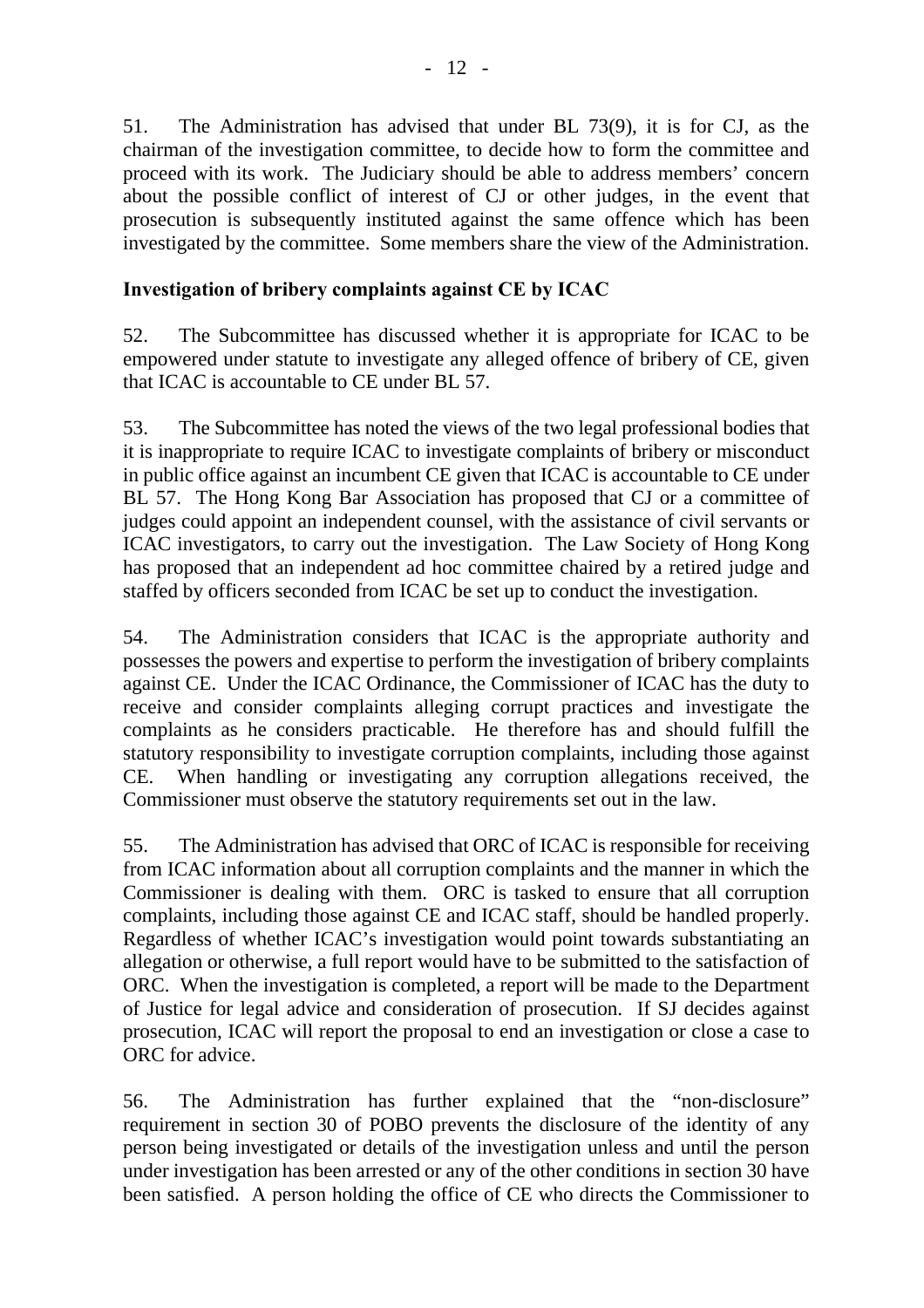brief him on any investigation findings involving himself would likely be using his office as CE for an improper purpose. This could constitute misconduct in public office. Although BL 57 specifies that ICAC shall be accountable to CE, this specification should be read in context. It would be unlawful for CE to misuse BL 57 in order to conduct himself in a way which constitutes the common law offence of misconduct in public office, perverting the course of public justice, or the lesser offence of obstructing or resisting ICAC officers in executing their duties under section 13A of the ICAC Ordinance.

57. Some members have indicated that they have confidence in the work of ICAC, given its experience and expertise in performing investigative duties. They also have no objection for ICAC, which is accountable to CE under BL 57, to handle or investigate any corruption allegations against an incumbent CE, as ICAC is accountable to the office of CE, and not the post holder per se.

# **Implementation of BL 73(9)**

58. Some members consider that the procedure for implementation of 73(9) should be discussed by LegCo. Issues such as the operation and composition of the independent investigation committee, the handling of the report of the independent investigation committee by LegCo, the role of CJ and judges in any subsequent criminal proceedings against CE may need to be considered.

59. The Administration has advised that the implementation of BL 73(9), which concerns the impeachment against CE for charges of serious breach of law or dereliction of duty, is much wider in scope than the ambit of this Subcommittee which is tasked to study the application of POBO to CE. It is more appropriate for Members to discuss the matter in a separate forum.

60. The Subcommittee has requested the Committee on Rules of Procedure to accord priority to its study on the procedure to implement BL 73(9), which is an item on its list of issues for discussion.

### **RECOMMENDATION**

61. The Subcommittee recommends that the Administration should proceed with the preparation of the necessary legislative amendments as soon as possible, taking into account members' views and concerns. The Administration has advised that the Prevention of Bribery (Amendment) Bill 2006 has been included in the Legislative Programme 2005-06 and will be introduced into LegCo by May 2006.

62. As the Subcommittee has completed its work entrusted by the Panel, members recommend that the Subcommittee be dissolved after making a report to the Panel.

Council Business Division 2 Legislative Council Secretariat 16 February 2006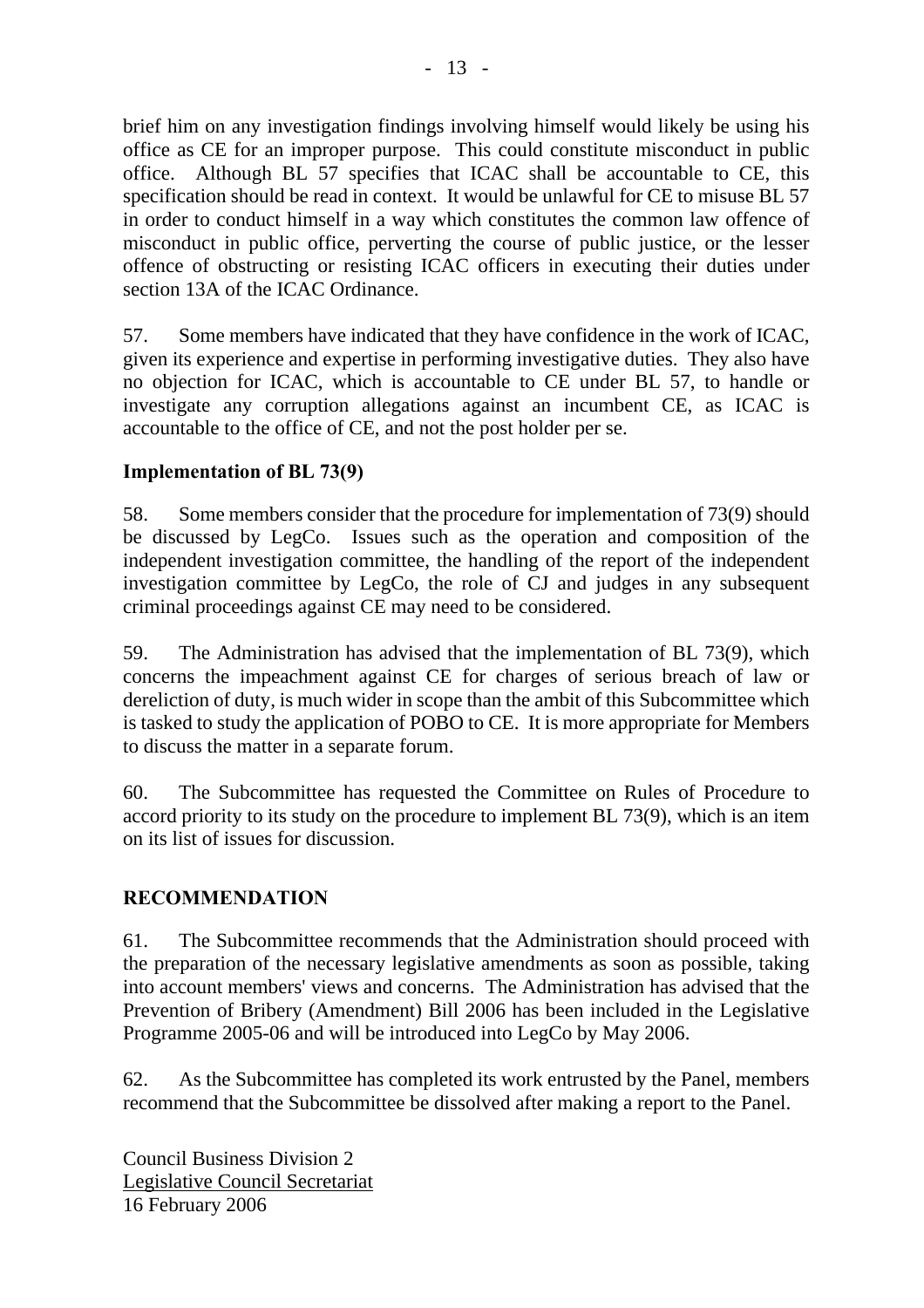#### **Subcommittee on Application of Certain Provisions of the Prevention of Bribery Ordinance to the Chief Executive**

# **Membership list**

| Chairman             | Dr Hon YEUNG Sum                                                   |  |  |  |  |
|----------------------|--------------------------------------------------------------------|--|--|--|--|
| <b>Members</b>       | Hon Albert HO Chun-yan                                             |  |  |  |  |
|                      | Hon Martin LEE Chu-ming, SC, JP                                    |  |  |  |  |
|                      | Dr Hon LUI Ming-wah, SBS, JP                                       |  |  |  |  |
|                      | Hon Margaret NG                                                    |  |  |  |  |
|                      | Hon Mrs Selina CHOW LIANG Shuk-yee, GBS, JP (2005-06 session only) |  |  |  |  |
|                      | Hon CHEUNG Man-kwong                                               |  |  |  |  |
|                      | Hon Bernard CHAN, JP                                               |  |  |  |  |
|                      | Hon Howard YOUNG, SBS, JP                                          |  |  |  |  |
|                      | Hon Emily LAU Wai-hing, JP                                         |  |  |  |  |
|                      | Hon TAM Yiu-chung, GBS, JP                                         |  |  |  |  |
|                      | Hon Audrey EU Yuet-mee, SC, JP (2005-06 session only)              |  |  |  |  |
|                      | Hon LI Kwok-ying, MH (2004-05 session only)                        |  |  |  |  |
|                      | Hon Daniel LAM Wai-keung, BBS, JP                                  |  |  |  |  |
|                      | Hon Jeffrey LAM Kin-fung, SBS, JP (2004-05 session only)           |  |  |  |  |
|                      | Hon MA Lik, GBS, JP                                                |  |  |  |  |
|                      | Hon Alan LEONG Kah-kit, SC (2005-06 session only)                  |  |  |  |  |
|                      | Hon LEUNG Kwok-hung (2005-06 session only)                         |  |  |  |  |
|                      | Hon WONG Ting-kwong, BBS (2005-06 session only)                    |  |  |  |  |
|                      | Hon TONG Ka-wah, SC                                                |  |  |  |  |
| <b>Clerk</b>         | Mrs Percy MA                                                       |  |  |  |  |
| <b>Legal Adviser</b> | Mr Arthur CHEUNG                                                   |  |  |  |  |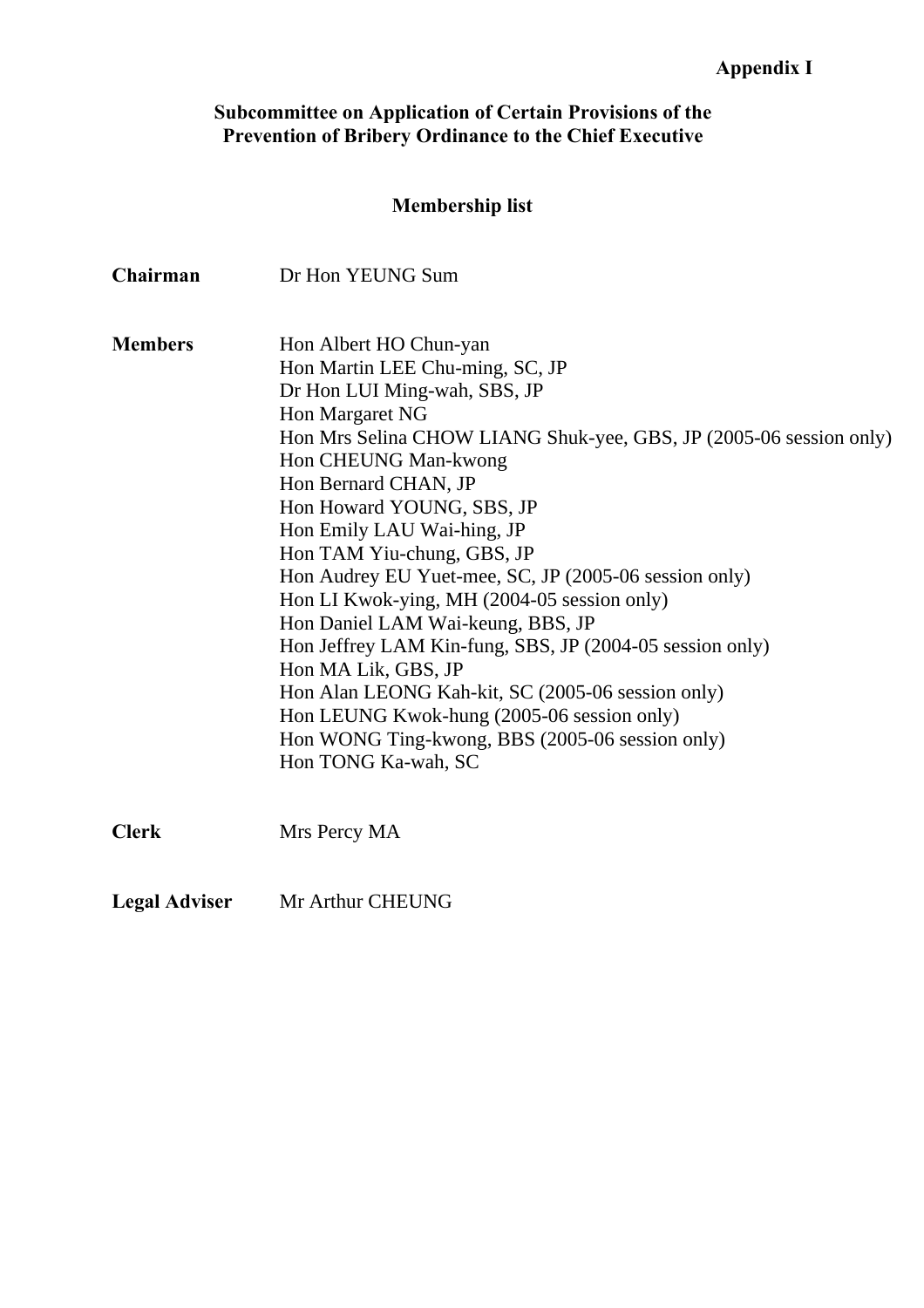## **Executive Summary of Research Report on Prevention of Corruption and Impeachment of Head of State/Government in the United Kingdom, the United States and Korea**

- 1. This research studies the legal regulation for corruption control and impeachment of the head of state/government in the United Kingdom (UK), the United States (US) and the Republic of Korea (Korea).
- 2. Although all the heads of state/government of the three places studied hold unique constitutional status, they are subject to legal regulation for corruption control similar to other public officials. In the Hong Kong Special Administrative Region (HKSAR), there are only a handful of legal provisions in relation to corruption prevention of the Chief Executive (CE).
- 3. Since 1999, the Legislative Council of the HKSAR has expressed concern over the application of certain provisions of the Prevention of Bribery Ordinance (PBO) to CE. In October 2005, the Government announced that it was ready to put forward a proposal to apply certain provisions of PBO to CE.
- 4. In the UK, corruption charges are investigated by the police and prosecuted by the Crown Prosecution Service. There are no provisions for special counsel, grand juries or special commissions.
- 5. In the US, the Department of Justice has primary jurisdiction for investigation and prosecution of corruption charges against federal officials. In Korea, the criminal investigation and prosecution procedure for corruption charges against high-ranking public officials follows the general criminal procedure.
- 6. Both the US and Korea have a special mechanism to investigate executive misconduct. In the US, the Attorney General has the power to appoint an outside special counsel to conduct investigation when the prosecution by the Department of Justice would pose a conflict of interest. The National Assembly of Korea may pass a bill to appoint an independent counsel to investigate a corruption case.
- 7. In both the US and the UK, there are no legal provisions providing express immunity for the President or the Prime Minister. Under the Korean Constitution, the President is entitled to criminal immunity during his tenure of office except for insurrection or treason. In the HKSAR, the Basic Law does not provide any immunity for CE. In all of the three places studied, there are no legal provisions requiring prosecution agencies to advise the respective legislature of any credible information that may constitute grounds for an impeachment.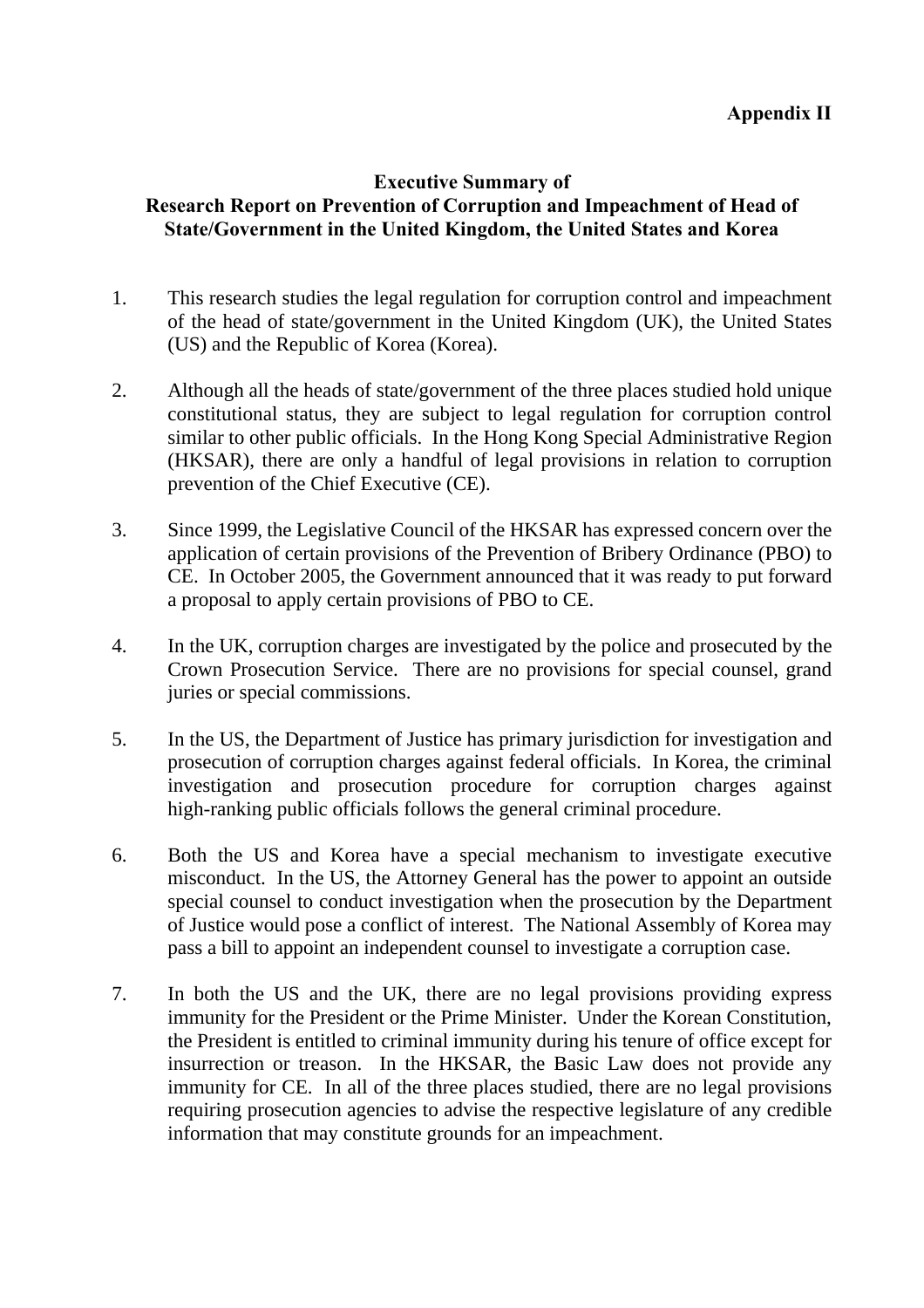- 8. The tradition of impeachment has its origins in the laws of England. The impeachment process in the three places studied is similarly governed by their constitutions, parliamentary procedures and relevant statutes regulating the institutions concerned.
- 9. Under both the UK and the US systems, it is for the impeachment to be made in the lower house of the respective legislature and for the trial to be held in the upper house. In Korea, after the National Assembly has passed an impeachment motion, the motion is submitted to the Constitutional Court of Korea for a determination.
- 10. In the three places studied, the respective legislature has its own discretion with regard to the impeachment procedure. Conviction under the old English impeachment system could result in punishment by imprisonment, fine or even death. In the US and Korea, conviction may only lead to the removal of office of the accused. The US Senate may impose an additional punishment to prohibit the accused from holding an office of public trust again. Any person who is removed by impeachment in Korea is prohibited to be a public official for the next five years.
- 11. In all of the three places studied, the particular kind of misconduct falling within the boundary of impeachable offence is a contentious issue. Historically, the English impeachment was used for "high crimes and misdemeanors" beyond the reach of law, or where no other authority in the state could prosecute. The US President may be impeached in cases involving treason, bribery, and "high crimes and misdemeanors". In Korea, the President may be impeached if he has violated the Constitution or other laws in the performance of official duties.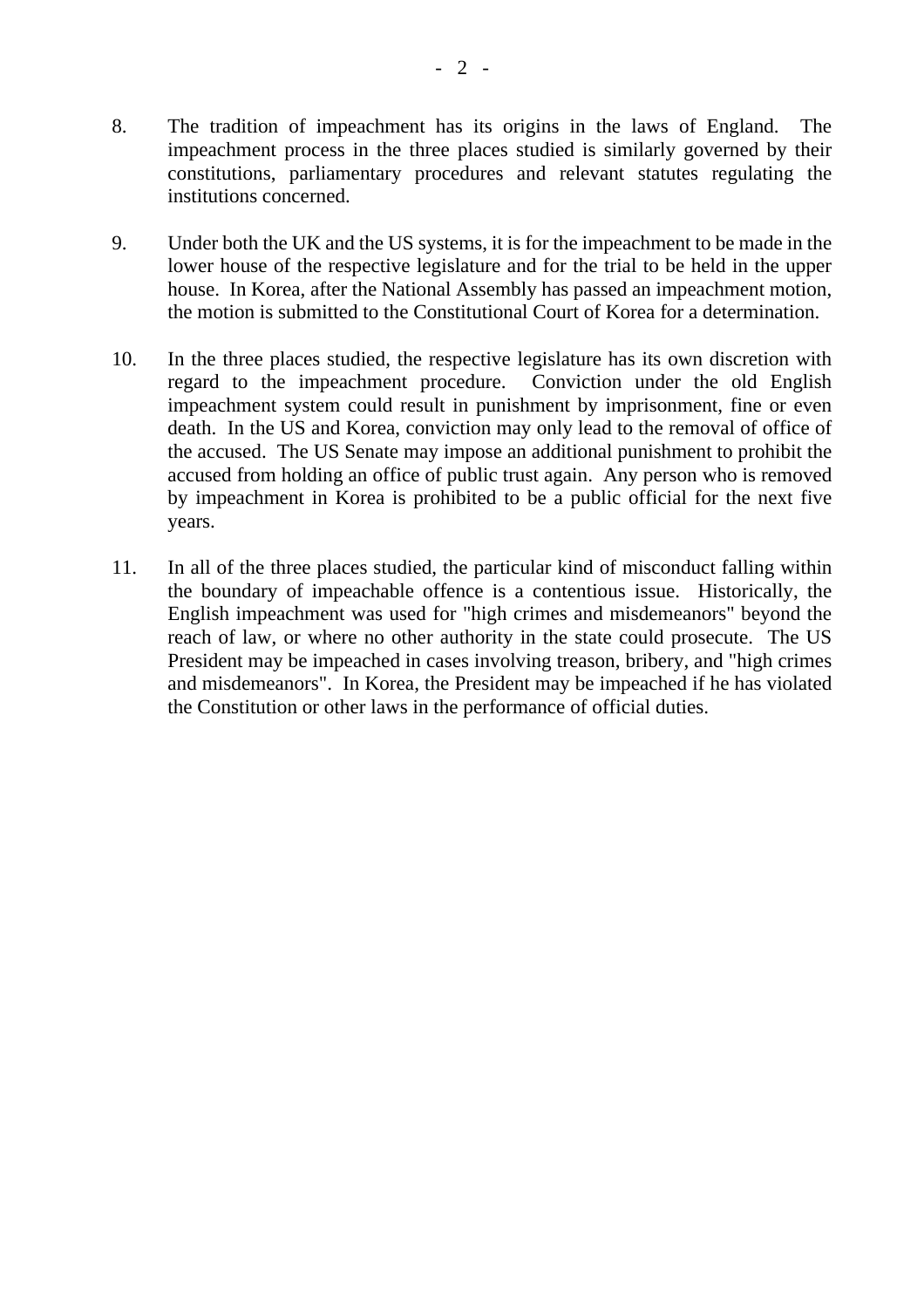#### **Annex II**

**Annex B** 

# **Impeachment and Prosecution of Heads of States in Overseas Countries**

|                                                          | <b>United States</b>                                                                                                                                                                                                                                                                          | <b>United Kingdom</b>                                                                                                                                                                                                                                          | <b>South Korea</b>                                                                                                                                                                  | <b>Singapore</b>                                                                                                                                                                                                                           |
|----------------------------------------------------------|-----------------------------------------------------------------------------------------------------------------------------------------------------------------------------------------------------------------------------------------------------------------------------------------------|----------------------------------------------------------------------------------------------------------------------------------------------------------------------------------------------------------------------------------------------------------------|-------------------------------------------------------------------------------------------------------------------------------------------------------------------------------------|--------------------------------------------------------------------------------------------------------------------------------------------------------------------------------------------------------------------------------------------|
| <b>Constitutional</b><br><b>basis</b> for<br>impeachment | The US Constitution<br>provides for the<br>impeachment of a<br>President.                                                                                                                                                                                                                     | The basis for<br>impeachment is<br>established by<br>constitutional convention.                                                                                                                                                                                | The Korean Constitution<br>provides for the<br>impeachment of a<br>President.                                                                                                       | The Constitution provides<br>$\bullet$<br>for the removal procedure of<br>the President, which is<br>similar to the impeachment<br>mechanism under Article<br>73(9) of our Basic Law.                                                      |
| Are<br>corruption-related<br>offences<br>impeachable?    | Yes                                                                                                                                                                                                                                                                                           | The scope of impeachable $  \bullet  $<br>deeds is unclear.                                                                                                                                                                                                    | Yes                                                                                                                                                                                 | Yes<br>$\bullet$                                                                                                                                                                                                                           |
| Criminal Liability .<br>of Head of State /<br>Government | The US Department of<br>Justice holds that the<br>President is afforded<br>immunity from criminal<br>prosecution until such<br>time as he leaves his office<br>or the Congress has<br>impeached and removed<br>the President from his<br>office. In reality, no<br>sitting President has ever | There are authorities that<br>the ruling monarch, being<br>the Head of State, is<br>exempt from the<br>jurisdiction of the criminal<br>courts. However, the<br>Prime Minister, being the<br>Head of Government, is<br>not immune from criminal<br>liabilities. | The Constitution provides $  \bullet  $<br>that the President shall not<br>be charged with a criminal<br>offence during his tenure<br>of office save for specific<br>circumstances. | The President of the<br>Singapore enjoys a<br>constitutional immunity<br>from any court proceedings<br>for anything done or omitted<br>to be done by him in both<br>his private and official<br>capacity during the term of<br>his office. |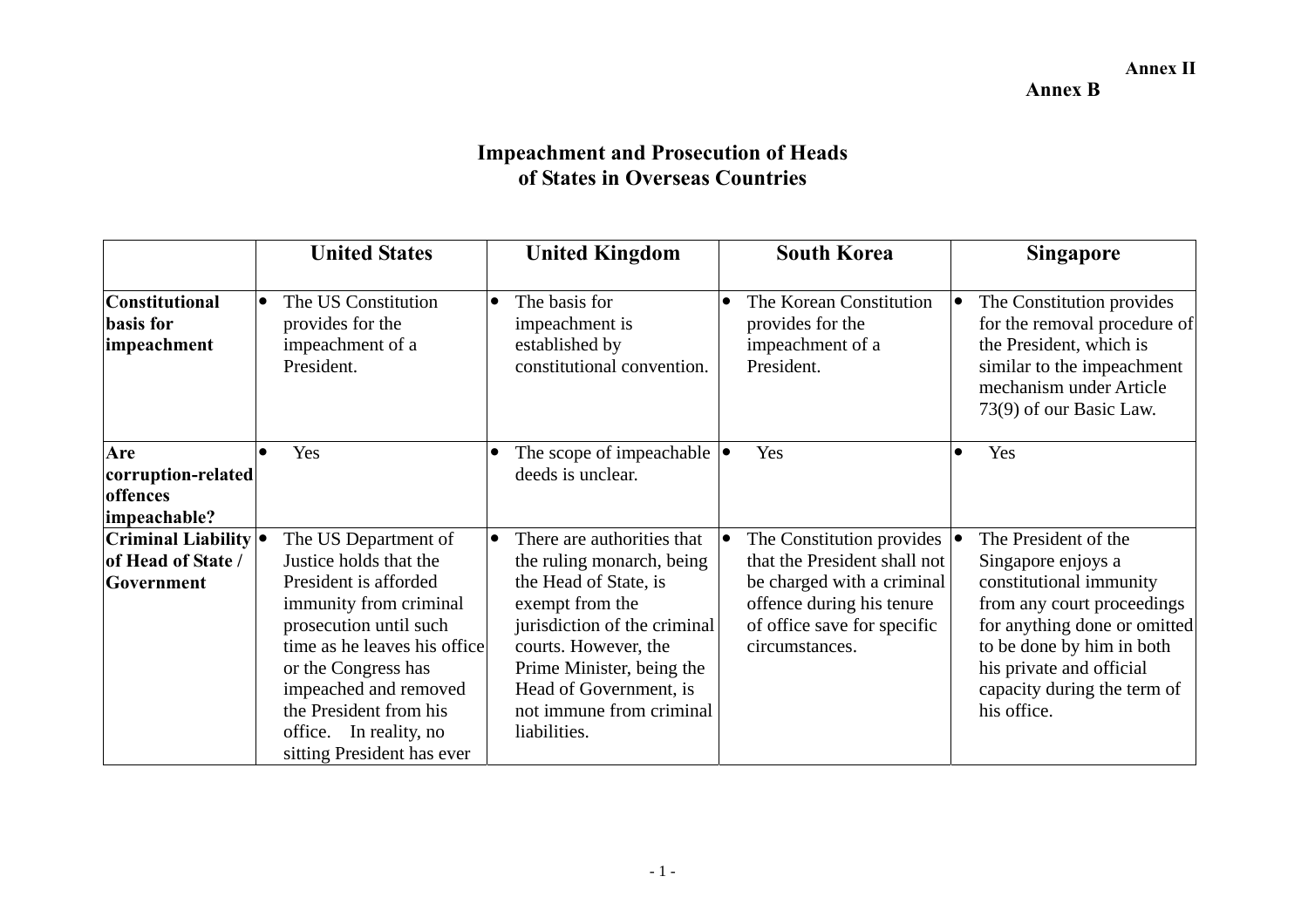|                                                                                        | been prosecuted for<br>criminal charges and<br>hence the US Department<br>of Justice's view remains<br>unchallenged.                                                                      |           |                                                                                                                                                                                  |                                                                                                                                            |
|----------------------------------------------------------------------------------------|-------------------------------------------------------------------------------------------------------------------------------------------------------------------------------------------|-----------|----------------------------------------------------------------------------------------------------------------------------------------------------------------------------------|--------------------------------------------------------------------------------------------------------------------------------------------|
| Investigation and<br><b>Prosecution of the</b><br>Head of State /<br><b>Government</b> | No sitting US President<br>has ever been prosecuted.<br>However, once removed<br>from office, the US<br>President is subject to the<br>normal workings of the<br>criminal justice system. | Not known | It would be necessary to<br>remove the President from<br>his office before any<br>criminal proceedings<br>could be instituted against<br>him save for specific<br>circumstances. | It would be necessary to<br>remove the President from<br>his office before any<br>criminal proceedings could<br>be instituted against him. |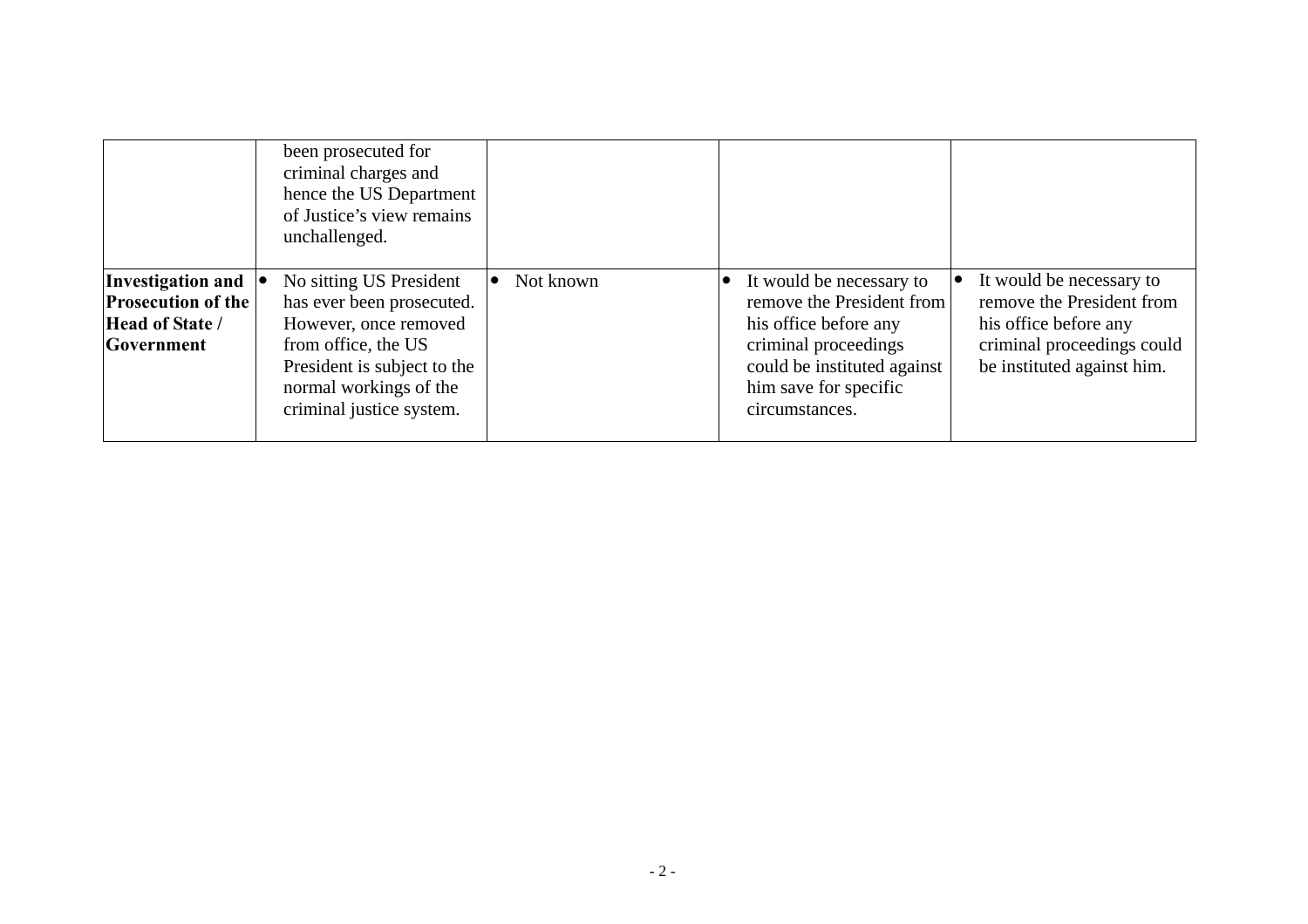# **INFORMATION NOTE**

# **The Criminal Immunity of Head of State/Government and Whether Impeachment Proceedings Precede Criminal Prosecution**

#### **1. Background**

1.1 At its meeting on 18 December 2006, the Panel on Constitutional Affairs requested the Research and Library Services Division to conduct a study on the criminal immunity of Head of State/Government and whether impeachment proceedings precede criminal prosecution.

1.2 This note recapitulates relevant information contained in a previously published research report entitled *Prevention of Corruption and Impeachment of Head*  of State/Government in the United Kingdom, the United States and Korea<sup>1</sup>, with additional information regarding impeachment practices at the state level of the United States (US).

1.3 In addition, we have studied the arrangements in Germany and France. In Germany, the President enjoys immunity from prosecution and can only be removed by impeachment for wilfully violating the German law. The impeachment systems in Germany and Korea are similar. In any event, no Germany President has ever been impeached. France has just recently instituted the system of impeachment and the relevant information will be presented in the final part of this note.

#### **2. The United States**

2.1 In the US, the President is both the Head of State and the Head of Government. There are no legal provisions providing express immunity for the President. The courts have developed a doctrine of official immunity for the President. The President is entitled to absolute immunity in civil suits regarding all of his official acts. However, the President is not entitled to immunity from civil liability for unofficial acts: acts committed in a personal capacity rather than as President.

2.2 There are various legal opinions regarding criminal indictment of an incumbent President. It is an unsettled question whether a sitting President may be the subject of a criminal trial.<sup>2</sup> However, no sitting President has ever been prosecuted for criminal charges.

 $\overline{a}$ 

<sup>1</sup> Legislative Council Secretariat (2005).

<sup>2</sup> See Bazan (2003) and Freedman (1992).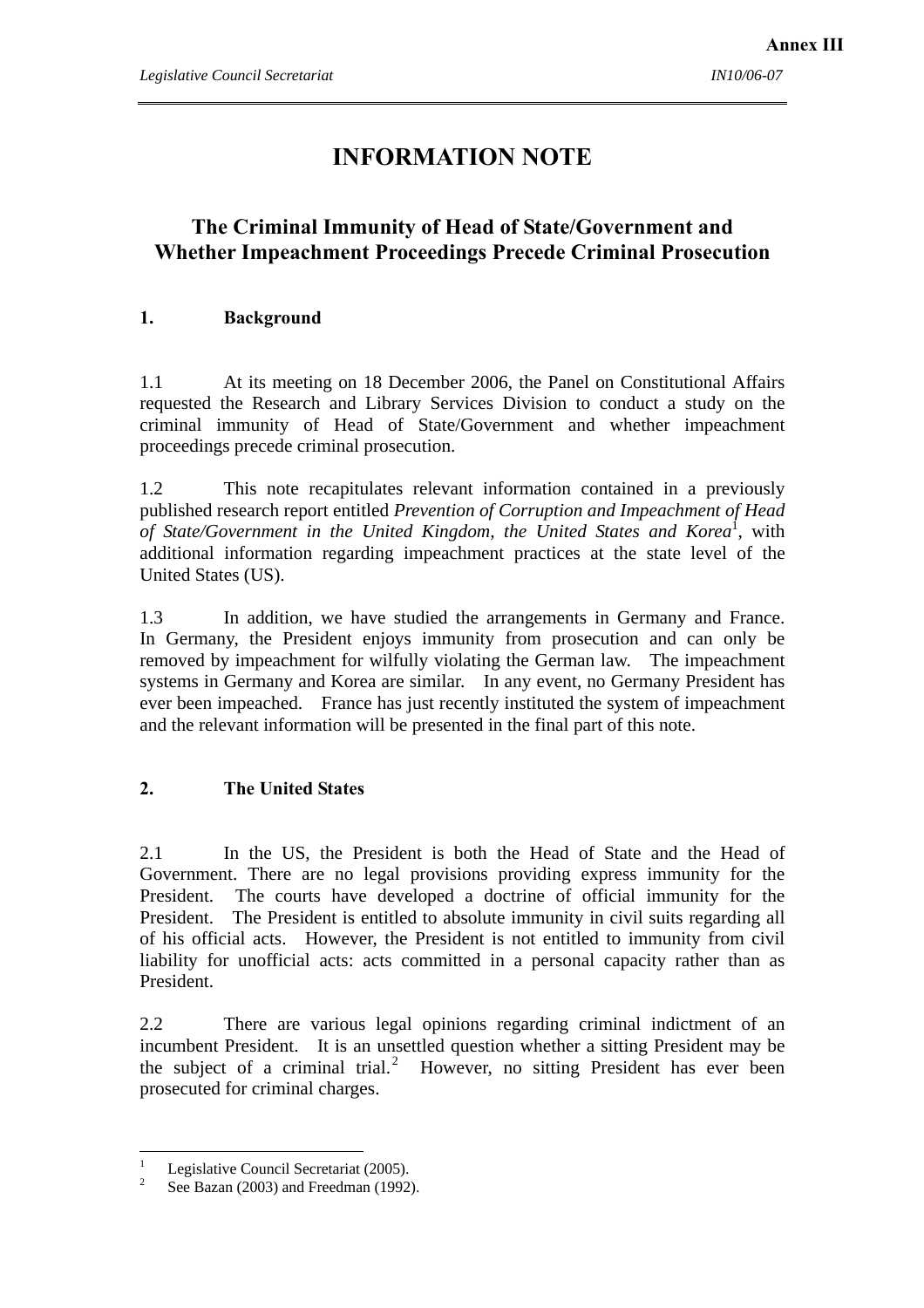2.3 Under Article II, Section 4 of the *US Constitution*, *"[t]he President, Vice President and all civil Officers of the United States, shall be removed from Office on Impeachment for and Conviction of, Treason, Bribery, or other high Crimes and Misdemeanors"*.

2.4 There are no legal provisions specifying whether or not impeachment proceedings precede criminal prosecution in the US. Before 1999, under Title 28, Section 595(c) of the *United States Code*, an independent counsel was required to *"advise the House of Representatives of any substantial and credible information…that may constitute grounds for an impeachment"*.

2.5 For example, President Clinton's impeachment was triggered by evidences presented to the House by an independent counsel appointed pursuant to the independent counsel provisions of the federal law. The independent counsel provisions of the federal law have expired after 30 June 1999.

2.6 At the state level, the Heads of Government (governors) are not immune from criminal prosecution. State legislatures can impeach state officials, including governors. The court for the trial of impeachments varies among the states and may differ from the federal model. For instance, in the state of New York, similar to the federal practice, the Assembly is responsible for impeachment, and the state Senate tries the case.<sup>3</sup> However, the members of the New York State Court of Appeals (the state's highest constitutional court) also sit with the Senators as jurors during the trial.<sup>4</sup>

2.7 There is no evidence to indicate that impeachment proceedings precede criminal prosecution at the state level. In the most recent (1988) case, the Governor of Arizona, Evan Mecham, faced impeachment and criminal proceedings simultaneously. At the same time, he was also scheduled to face a recall election. Mecham was impeached and removed from office for concealing a large campaign contribution, misusing state funds, and obstructing justice. He was subsequently found not guilty of similar charges in a criminal trial. $\dot{\mathbf{5}}$ 

#### **3. The United Kingdom**

3.1 In the UK, the ruling monarch, being the Head of State, is exempt from the jurisdiction of the criminal courts. The Prime Minister, being the Head of Government, is not immune from any criminal liabilities. The Prime Minister is subject to the law in the same manner as any member of the public.

<sup>&</sup>lt;sup>2</sup><br>3 <sup>3</sup> The *New York State Constitution*, Article 24.

In the federal system, the House of Representatives impeaches and the Senate tries the case. The Chief Justice presides when the President is tried.<br> $V_{\text{scrit}} = M_{\text{S}} \text{Cerhe} (2004)$ 

Kevin E. McCarthy (2004).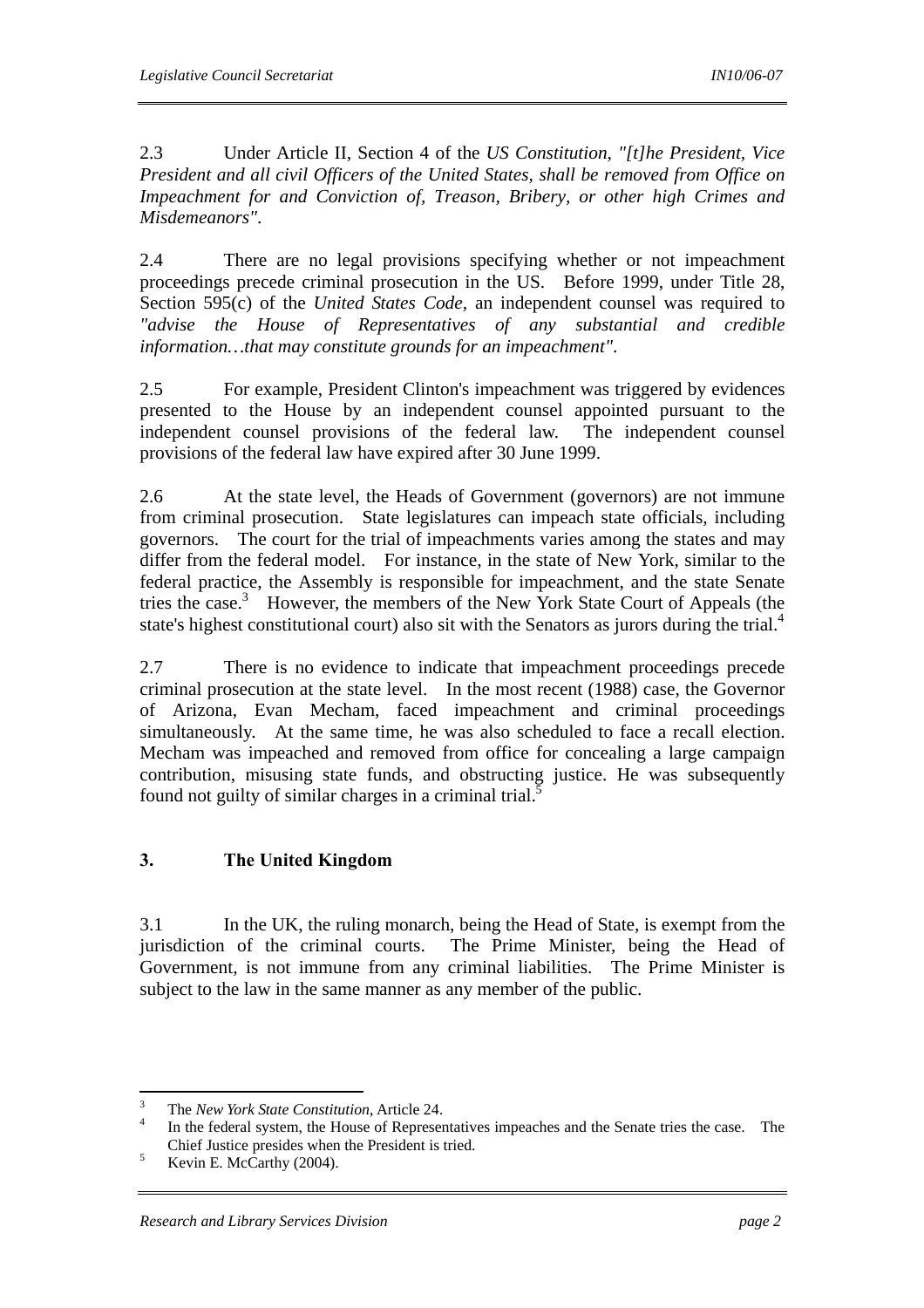3.2 By the law of Parliament, all persons (including the Prime Minister) may be impeached for any crimes although impeachments have generally been reserved for extraordinary crimes and extraordinary offenders.<sup>6</sup> Impeachment has not taken place in the UK after 1806. With the development of the doctrine of collective responsibility and the practice of confidence motions, the impeachment process has gradually fallen into disuse in modern times.<sup>7</sup>

#### **4. Korea**

4.1 In Korea, the President is the Head of State, the chief executive of the government, and the commander in chief of the armed forces. Under the *Korean Constitution*, the President is entitled to criminal immunity during his tenure of office except for insurrection or treason. $8$  The Prime Minister, who is appointed by the President with the approval of the National Assembly<sup>9</sup>, is not immune from any criminal liabilities.

4.2 The *Korean Constitution* stipulates that the National Assembly may pass a motion for the impeachment of the President and the Prime Minister if they have violated the Constitution or other Acts in the performance of official duties.<sup>10</sup>

4.3 Except for insurrection or treason, criminal proceedings could only be instituted against the President when his tenure of office expires. Under the *Korean Constitution*, the President has a fixed five-year term and cannot be re-elected, and can be removed from his office by impeachment.

4.4 The Constitutional Court of Korea has jurisdiction over impeachment proceedings. When the National Assembly passes the impeachment motion, the President shall be suspended from exercising his power until the impeachment has been adjudicated by the Constitutional Court. A decision on impeachment shall not extend further than removal from public office. A judgment upholding impeachment does not exempt the person impeached from civil or criminal liabilities.<sup>11</sup>

<sup>6</sup> 

<sup>6</sup> *Erskine May Parliamentary Practice* (1976) p. 66. 7 *Erskine May Parliamentary Practice* (2004) p. 73. 8

<sup>&</sup>lt;sup>8</sup> The *Korean Constitution*, Article 84.

<sup>&</sup>lt;sup>9</sup> The National Assembly is a unicameral legislature.

<sup>10</sup> Article 65(1) of the *Korean Constitution* provides that *"[i]n case the President, the Prime Minister, members of the State Council, heads of Executive Ministries, Justices of the Constitutional Court, judges, members of the National Election Commission, the Chairman and members of the Board of Audit and Inspection, and other public officials designated by Act have violated the Constitution or other Acts in the performance of official duties, the National Assembly may pass motions for their* 

*impeachment"*. 11 The *Korean Constitution*, Article 65(4).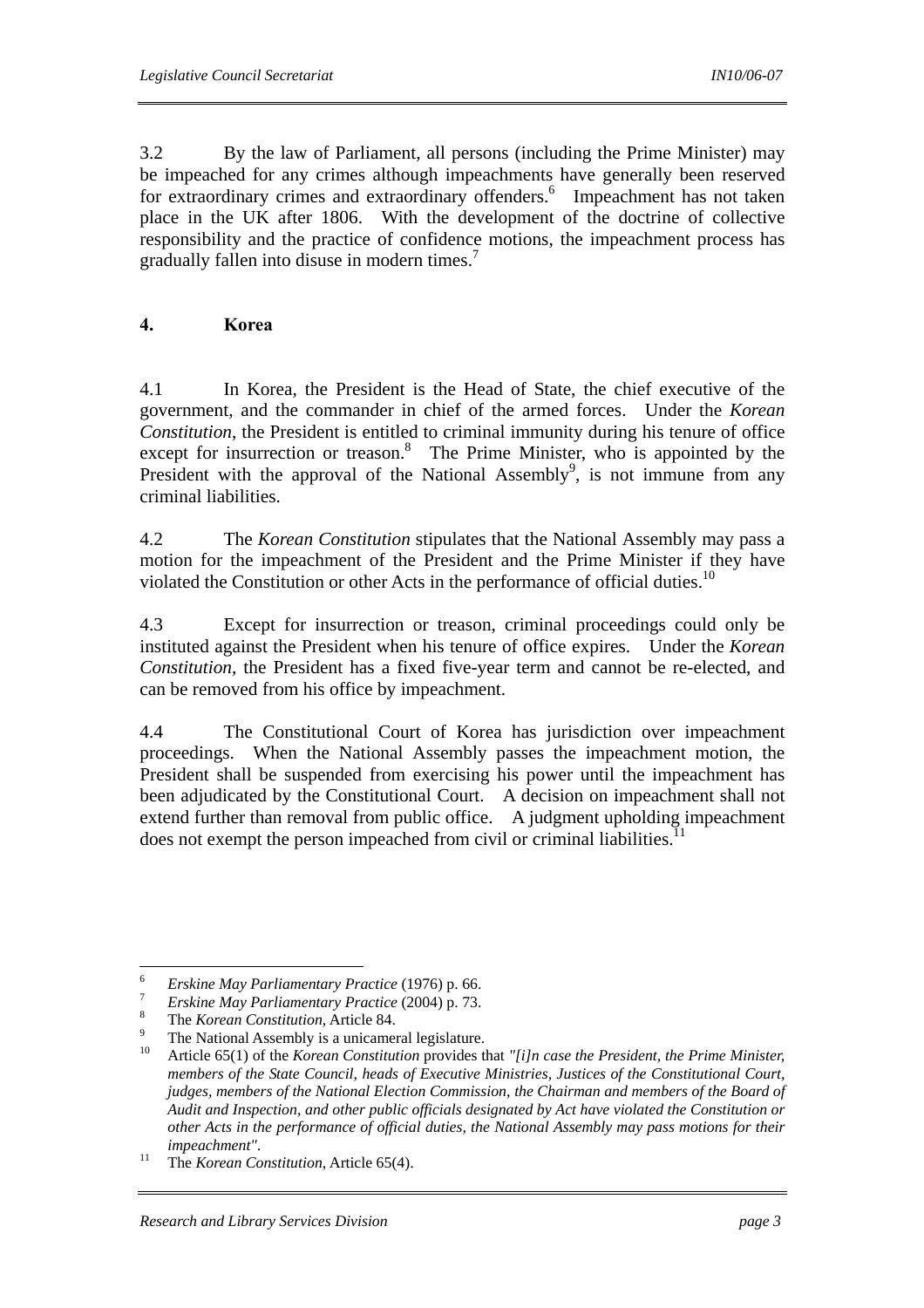#### **5. France**

5.1 A constitutional amendment passed by the French Parliament on 19 February 2007 has introduced an impeachment procedure to check on the President's power. A two-thirds majority of both houses of Parliament is required to launch an impeachment proceeding against the President in case of a *"neglect of his duties manifestly incompatible with the exercise of his mandate"*.

5.2 Under the French Constitution, the President is not liable for acts performed in the exercise of his duties except in the case of high treason.<sup>12</sup> Two earlier court cases, by the Constitutional Court in 1999 and the French highest appeals court in 2001 respectively, ruled that a serving President could not be prosecuted, charged or forced to testify in an ordinary law case.<sup>13</sup>

5.3 According to the French Constitution, other members of the government (including the Prime Minister) are criminally liable for acts performed in the exercise of their duties.14

\_\_\_\_\_\_\_\_\_\_\_\_\_\_\_\_\_\_\_\_\_\_ Prepared by CHAU Pak-kwan 13 March 2007 Tel: 2869 9593

*------------------------------------------------------------------------------------------------------------------------------------------- Information notes are compiled for Members and Committees of the Legislative Council. They are not legal or other professional advice and shall not be relied on as such. Information notes are subject to copyright owned by the Legislative Council Commission (the Commission). The Commission permits accurate reproduction of the information notes for non-commercial use in a manner not adversely affecting the Legislative Council, provided that acknowledgement is made stating the Research and Library Services Division of the Legislative Council Secretariat as the source and one copy of the reproduction is sent to the Legislative Council Library.*

 $12$ 

<sup>&</sup>lt;sup>12</sup> *The French Constitution*, Article 68.<br><sup>13</sup> See Karin Oellers-Frahm (2005).<br><sup>14</sup> *The Franch Constitution* Article 68.

<sup>14</sup> *The French Constitution*, Article 68-1.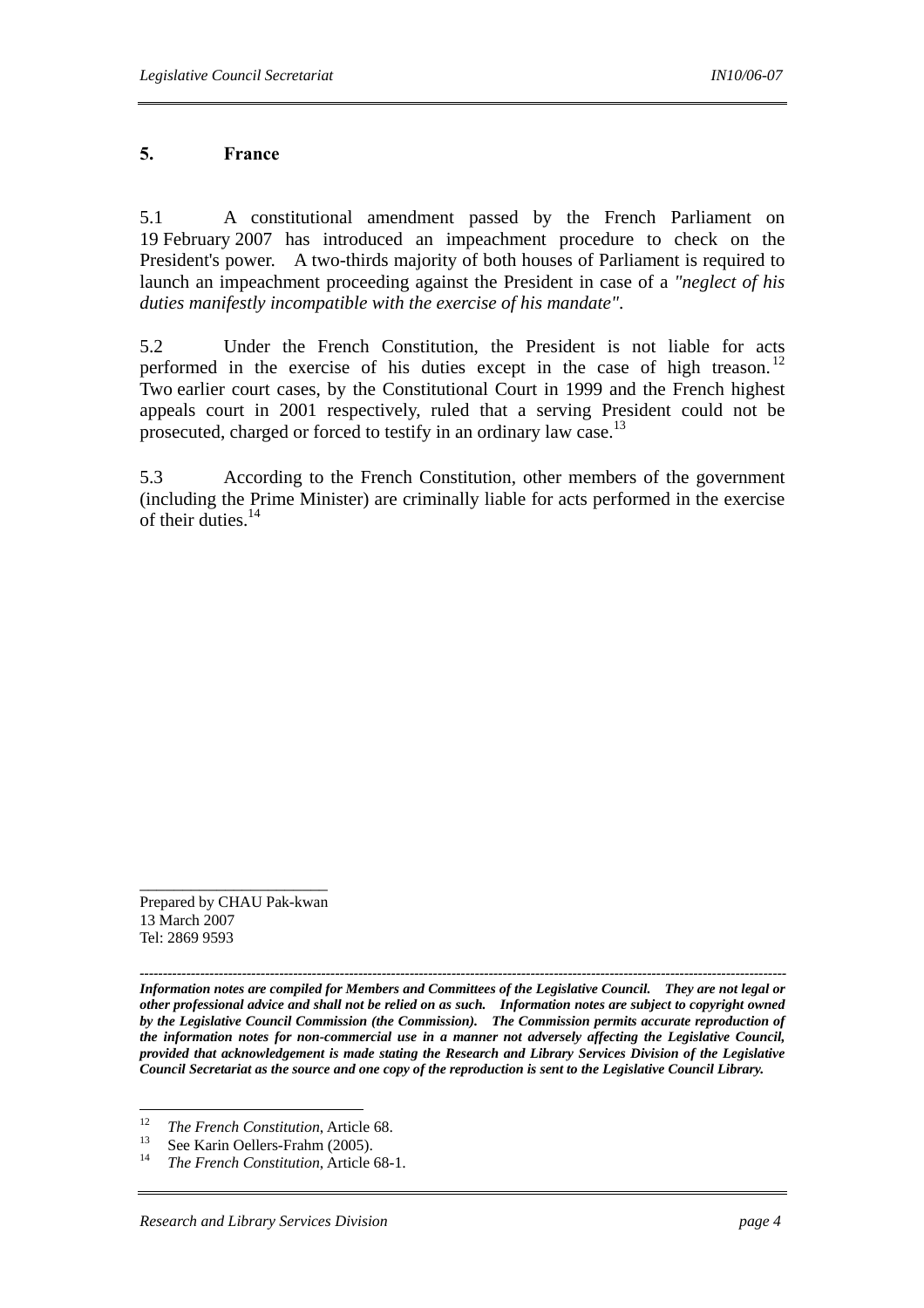#### **References**

- 1. Bazan, E. B. (2003) Impeachment: An Overview of Constitutional Provisions, Procedure, and Practice. In Kuo, M. E. (ed.) *Impeachment: An Overview of Constitutional Procedures and Practices.* New York, Nova Science Publishers, Inc.
- 2. *Erskine May Parliamentary Practice.* (1976) 19<sup>th</sup> ed. London, Butterworths.
- 3. *Erskine May Parliamentary Practice*. (2004) 23rd ed. LexisNexis UK.
- 4. Fisher, L. (2003) *American Constitutional Law*. 5<sup>th</sup> ed. Durham, North Carolina, Carolina Academic Press.
- 5. Freedman, E. M. (1992) The Law as King and the King as Law: Is a President Immune from Criminal Prosecution before Impeachment? *Hastings Constitutional Law Quarterly,* 20(7) pp. 7-68.
- 6. Karin, Oellers-Frahm. (2005) Italy and France: Immunity for the Prime Minister of Italy and the President of the French Republic, *International Journal of Constitutional Law,* pp. 107-15.
- 7. Lee, Y. J. (2005) Law, Politics, and Impeachment: The Impeachment of Roh Moo-hyun from a Comparative Constitutional Perspective*.* New York University Public Law and Legal Theory Workings Papers, Year 2005, Paper 4. Available from: http://lsr.nellco.org/cgi/viewcontent.cgi?article=1003&context=nyu/plltwp [Accessed 6 January 2007].
- 8. Legislative Council Secretariat. (2005) *Research Report on Prevention of Corruption and Impeachment of Head of State/Government in the United Kingdom, the United States and Korea.* LC Paper No. RP01/05-06.
- 9. McCarthy, K. E. (2004) Impeachment in Other States. Legislative Research Report of the Connecticut General Assembly. Available from: http://www.cga.ct.gov/2004/rpt/2004-R-0061.htm [Accessed 25 January 2007].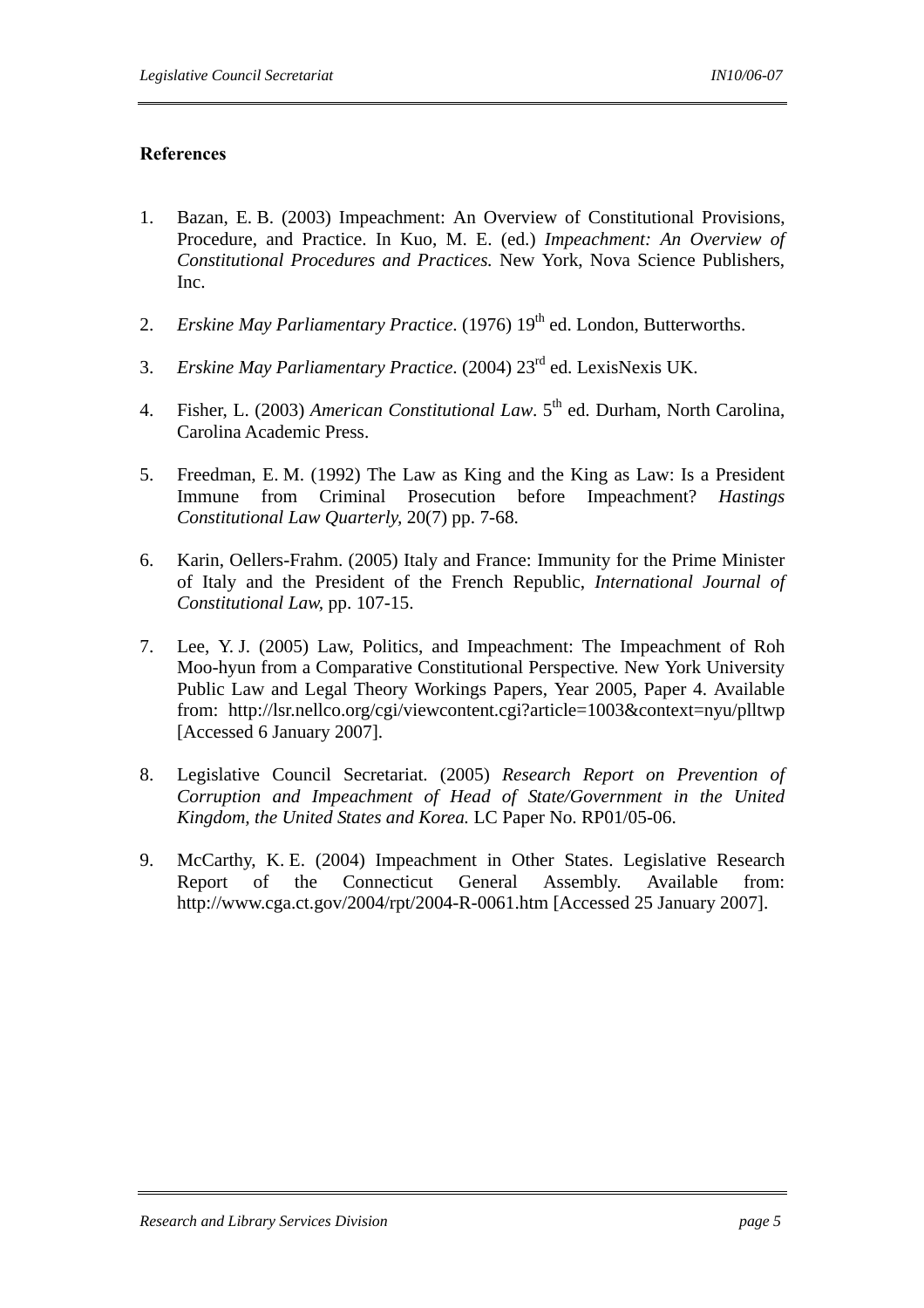# **Bills Committee on Prevention of Bribery (Amendment) Bill 2007**

# **Relevant documents**

| <b>Meeting</b>                            | <b>Meeting Date</b> | <b>Paper/Question</b>                                                                                                                                                                                                                                                                         |
|-------------------------------------------|---------------------|-----------------------------------------------------------------------------------------------------------------------------------------------------------------------------------------------------------------------------------------------------------------------------------------------|
| Legislative Council                       | 13 January 1999     | Official Record of Proceedings of the<br>Council on a written question raised by<br>Hon Emily LAU on "Ambit of the<br>Prevention of Bribery Ordinance"                                                                                                                                        |
| Panel on<br><b>Constitutional Affairs</b> | 9 February 1999     | Paper provided by the Administration<br>on "Application of Certain Provisions<br>of the Prevention of Bribery Ordinance<br>to the Chief Executive"<br>[LC Paper No. CB(2)1249/98-99(02)]<br>Minutes of meeting<br>[LC Paper No. CB(2)1522/98-99]                                              |
|                                           | 25 October 1999     | Paper provided by the Administration<br>on "Progress of the Review on the<br>Application of Certain Provisions of<br>the Prevention of Bribery Ordinance<br>(Cap. 201) to the Chief Executive"<br>[LC Paper No. $CB(2)168/99-00(03)$ ]<br>Minutes of meeting<br>[LC Paper No. CB(2)487/99-00] |
|                                           | 15 November 1999    | Paper provided by the Administration<br>on "Application of Certain Provisions<br>of the Prevention of Bribery Ordinance<br>(Cap. 201) to the Chief Executive"<br>[LC Paper No. $CB(2)377/99-00(03)$ ]<br>Minutes of meeting<br>[LC Paper No. CB(2)626/99-00]                                  |
|                                           | 15 May 2000         | Letter dated 13 June 2000 from the<br>Administration on "Application<br>- of<br>Certain Provisions of the Prevention of<br>Bribery Ordinance (Cap. 201) to the<br>Chief Executive"<br>[LC Paper No. CB(2)2370/99-00(01)]                                                                      |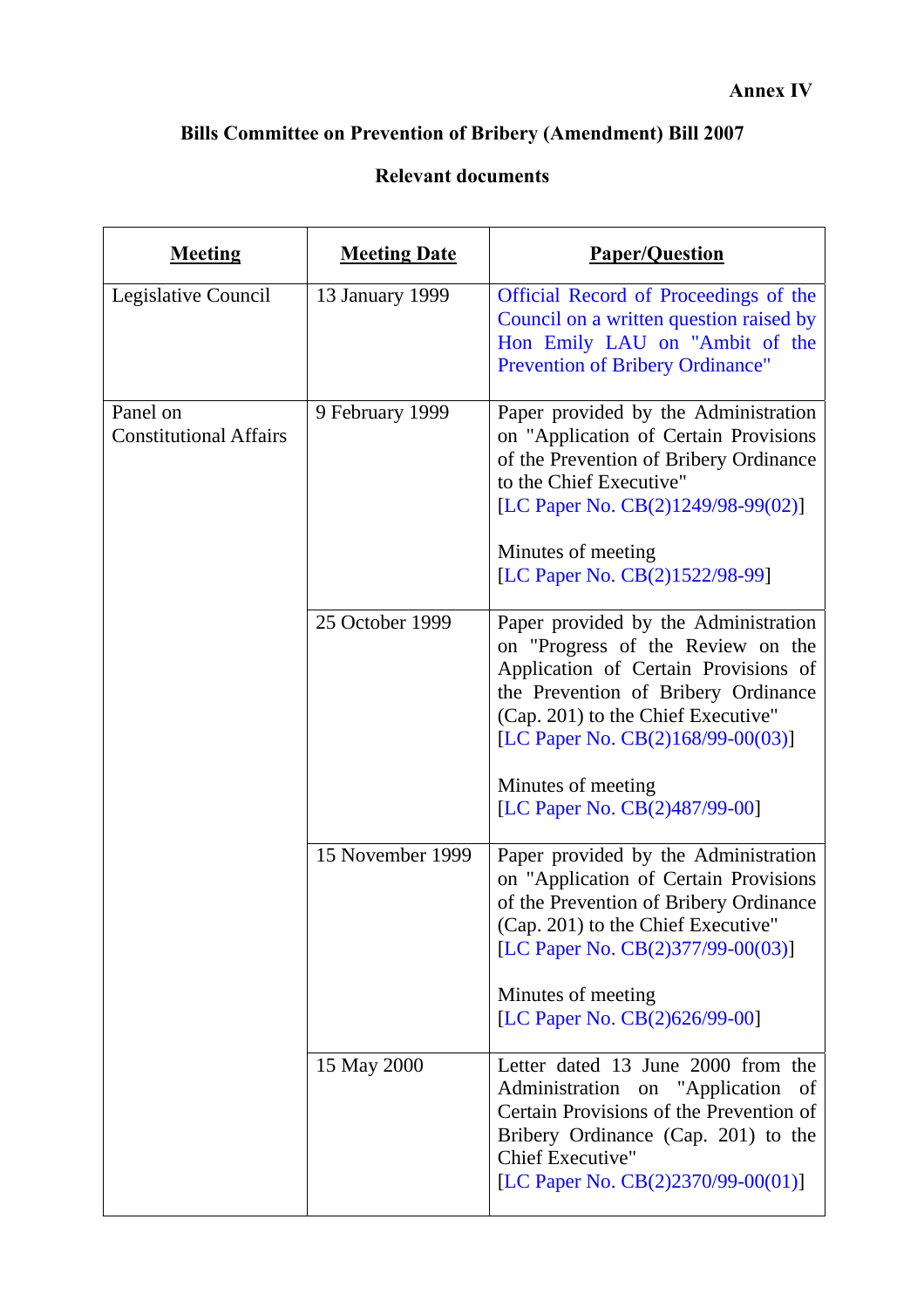$- 2 - -$ 

| <b>Meeting</b>                            | <b>Meeting Date</b> | <b>Paper/Question</b>                                                                                                                                                                                                                                                                                                                                                                                                                                                  |
|-------------------------------------------|---------------------|------------------------------------------------------------------------------------------------------------------------------------------------------------------------------------------------------------------------------------------------------------------------------------------------------------------------------------------------------------------------------------------------------------------------------------------------------------------------|
|                                           |                     | Minutes of meeting<br>[LC Paper No. CB(2)2523/99-00]                                                                                                                                                                                                                                                                                                                                                                                                                   |
| Panel on<br><b>Constitutional Affairs</b> | 20 November 2000    | Paper provided by the Administration<br>on "Application of Certain Provisions<br>of the Prevention of Bribery Ordinance<br>(Cap. 201) to the Chief Executive"<br>[LC Paper No. CB(2)288/00-01(01)]<br>Minutes of meeting<br>[LC Paper No. CB(2)538/00-01]                                                                                                                                                                                                              |
|                                           | 7 May 2001          | Letter dated 4 May 2001 from the<br>Administration on "Application<br>of<br>Certain Provisions of the Prevention of<br>Chief<br>Bribery Ordinance<br>the<br>to<br>Executive"<br>[LC Paper No. CB(2)1448/00-01(01)]<br>Paper provided by the Administration<br>on "Application of Certain Provisions<br>of the Prevention of Bribery Ordinance<br>to the Chief Executive"<br>[LC Paper No. CB(2)1448/00-01(02)]<br>Minutes of meeting<br>[LC Paper No. CB(2)1978/00-01] |
|                                           | 12 June 2001        | Background paper prepared by the<br>Legislative<br>Council Secretariat<br>on<br>"Application of Certain Provisions of<br>the Prevention of Bribery Ordinance to<br>the Chief Executive"<br>[LC Paper No. CB(2)1764/00-01(01)]<br>Letter dated 9 June 2001 from the<br>Administration on "Application<br>- of<br>Certain Provisions of the Prevention of<br>Bribery Ordinance (Cap. 201) to the<br><b>Chief Executive"</b><br>[LC Paper No. CB(2)1764/00-01(02)]        |
|                                           |                     | Minutes of meeting<br>[LC Paper No. CB(2)2209/00-01]                                                                                                                                                                                                                                                                                                                                                                                                                   |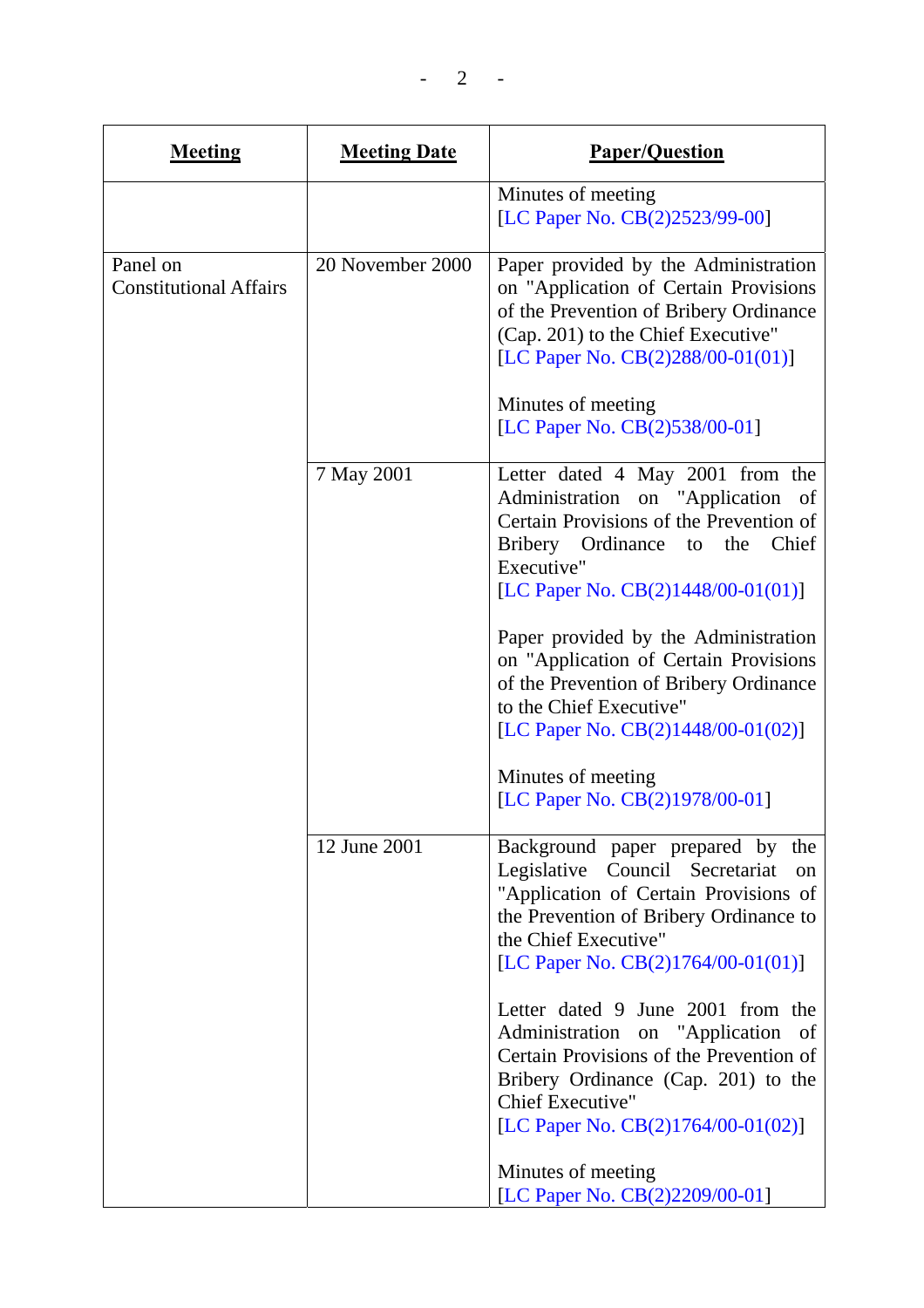$- 3 - -$ 

| <b>Meeting</b>                            | <b>Meeting Date</b> | <b>Paper/Question</b>                                                                                                                                                                                                                                                                                                                                                                                                                                                                           |
|-------------------------------------------|---------------------|-------------------------------------------------------------------------------------------------------------------------------------------------------------------------------------------------------------------------------------------------------------------------------------------------------------------------------------------------------------------------------------------------------------------------------------------------------------------------------------------------|
| <b>House Committee</b>                    | 15 June 2001        | Minutes of meeting<br>[LC Paper No. CB(2)1873/00-01]                                                                                                                                                                                                                                                                                                                                                                                                                                            |
| Panel on<br><b>Constitutional Affairs</b> | 21 January 2002     | Background paper prepared by the<br>Council Secretariat<br>Legislative<br><sub>on</sub><br>"Application of Certain Provisions of<br>the Prevention of Bribery Ordinance to<br>the Chief Executive"<br>[LC Paper No. CB(2)921/01-02(04)]<br>Paper provided by the Administration<br>on "Application of Bribery Prevention<br>Provisions to the Chief Executive"<br>[LC Paper No. $CB(2)921/01-02(05)$ ]<br>Minutes of meeting<br>[LC Paper No. CB(2)1189/01-02]                                  |
| <b>House Committee</b>                    | 25 January 2002     | Minutes of meeting<br>[LC Paper No. CB(2)1014/01-02]                                                                                                                                                                                                                                                                                                                                                                                                                                            |
|                                           | 1 February 2002     | Minutes of meeting<br>[LC Paper No. CB(2)1058/01-02]                                                                                                                                                                                                                                                                                                                                                                                                                                            |
| Panel on<br><b>Constitutional Affairs</b> | 21 June 2004        | Minutes of meeting<br>[LC Paper No. CB(2)3310/03-04]                                                                                                                                                                                                                                                                                                                                                                                                                                            |
|                                           | 21 March 2005       | Background paper prepared by<br>the<br>Legislative<br>Council Secretariat<br>on<br>"Application of Certain Provisions of<br>the Prevention of Bribery Ordinance to<br>the Chief Executive"<br>[LC Paper No. CB(2)1091/04-05(01)]<br>Paper provided by the Administration<br>on "Application of Certain Provisions<br>of the Prevention of Bribery Ordinance<br>(Cap. 201) to the Chief Executive"<br>[LC Paper No. CB(2)1091/04-05(02)]<br>Minutes of meeting<br>[LC Paper No. CB(2)1626/04-05] |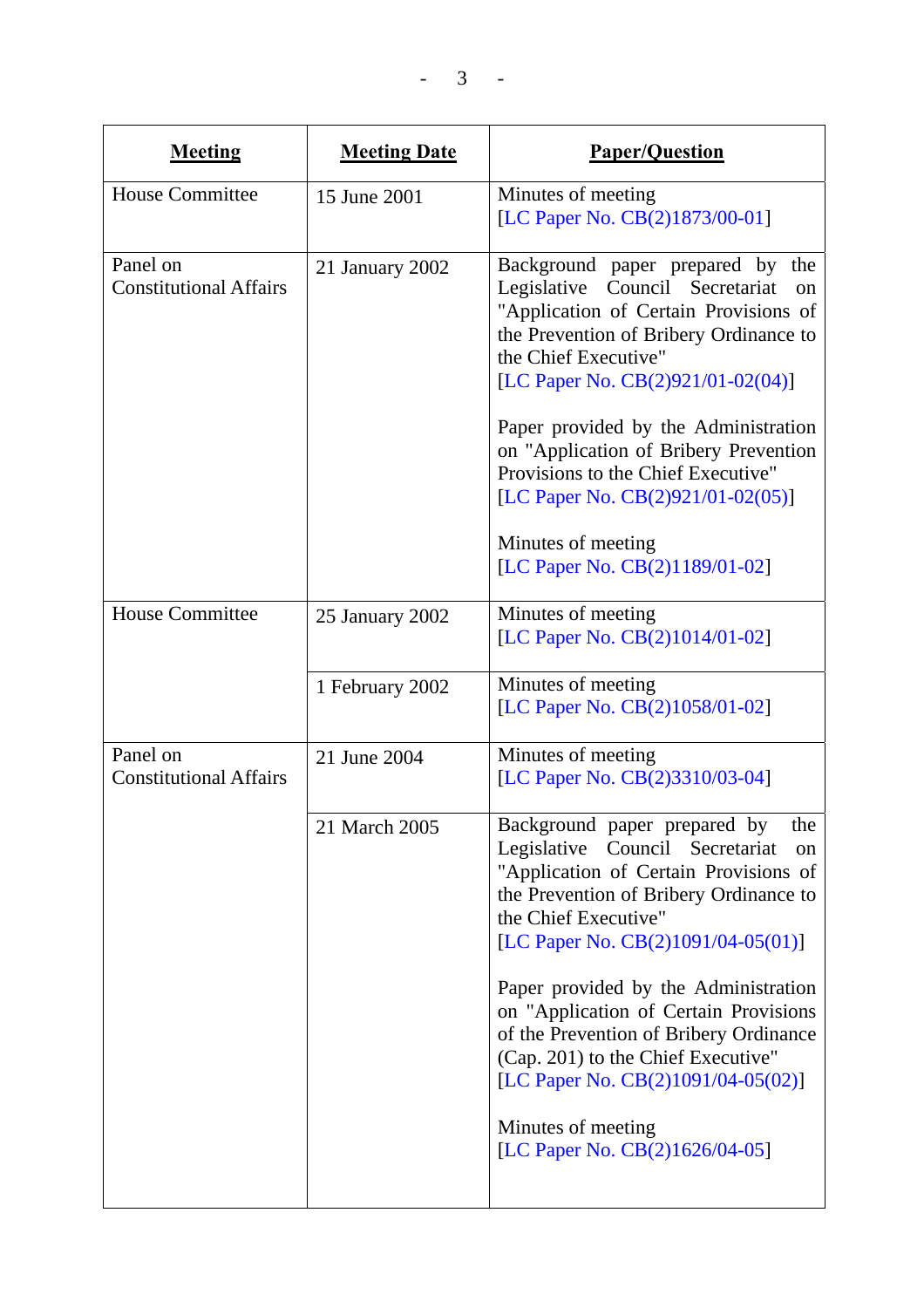| <b>Meeting</b>                                                                                                                               | <b>Meeting Date</b> | <b>Paper/Question</b>                                                                                                                                                                                 |
|----------------------------------------------------------------------------------------------------------------------------------------------|---------------------|-------------------------------------------------------------------------------------------------------------------------------------------------------------------------------------------------------|
| Subcommittee on<br><b>Application of Certain</b><br>Provisions of the<br>Prevention of Bribery<br>Ordinance to the<br><b>Chief Executive</b> | 29 June 2005        | Minutes of meeting<br>[LC Paper No. CB(2)2229/04-05]                                                                                                                                                  |
|                                                                                                                                              | 11 July 2005        | Letter dated 24 June 2005 from the<br>Administration on "Application of the<br>Prevention of Bribery Ordinance"<br>[Appendix V to LC Paper<br>No.<br>$CB(2)2111/04-05(01)]$                           |
|                                                                                                                                              |                     | Letter dated 5 July 2005 from the<br>Administration on "Application of the<br>Prevention of Bribery Ordinance"<br>[LC Paper No. CB(2)2206/04-05(01)]<br>( <i>English version only</i> )               |
|                                                                                                                                              |                     | Minutes of meeting<br>[LC Paper No. CB(2)2590/04-05]                                                                                                                                                  |
|                                                                                                                                              | 21 July 2005        | Letter dated 12 July 2005 from the<br>Chairman to the Chief Executive<br>[LC Paper No. CB(2)2345/04-05(01)]                                                                                           |
|                                                                                                                                              |                     | Letter dated 19 July 2005 from the<br>Director of Administration to<br>the<br>Chairman<br>[LC Paper No. CB(2)2345/04-05(02)]                                                                          |
|                                                                                                                                              |                     | Minutes of meeting<br>[LC Paper No. CB(2)2591/04-05]                                                                                                                                                  |
|                                                                                                                                              | 1 November 2005     | Submission from the Law Society of<br>Hong Kong on "Application of certain<br>provisions of the Prevention of Bribery<br>Ordinance to the Chief Executive"<br>[LC Paper No. $CB(2)195/05-06(01)$ ]    |
|                                                                                                                                              |                     | Paper provided by the Administration<br>on "Proposal to apply certain provisions<br>of the Prevention of Bribery Ordinance<br>(Cap. 201) to the Chief Executive"<br>[LC Paper No. CB(2)195/05-06(02)] |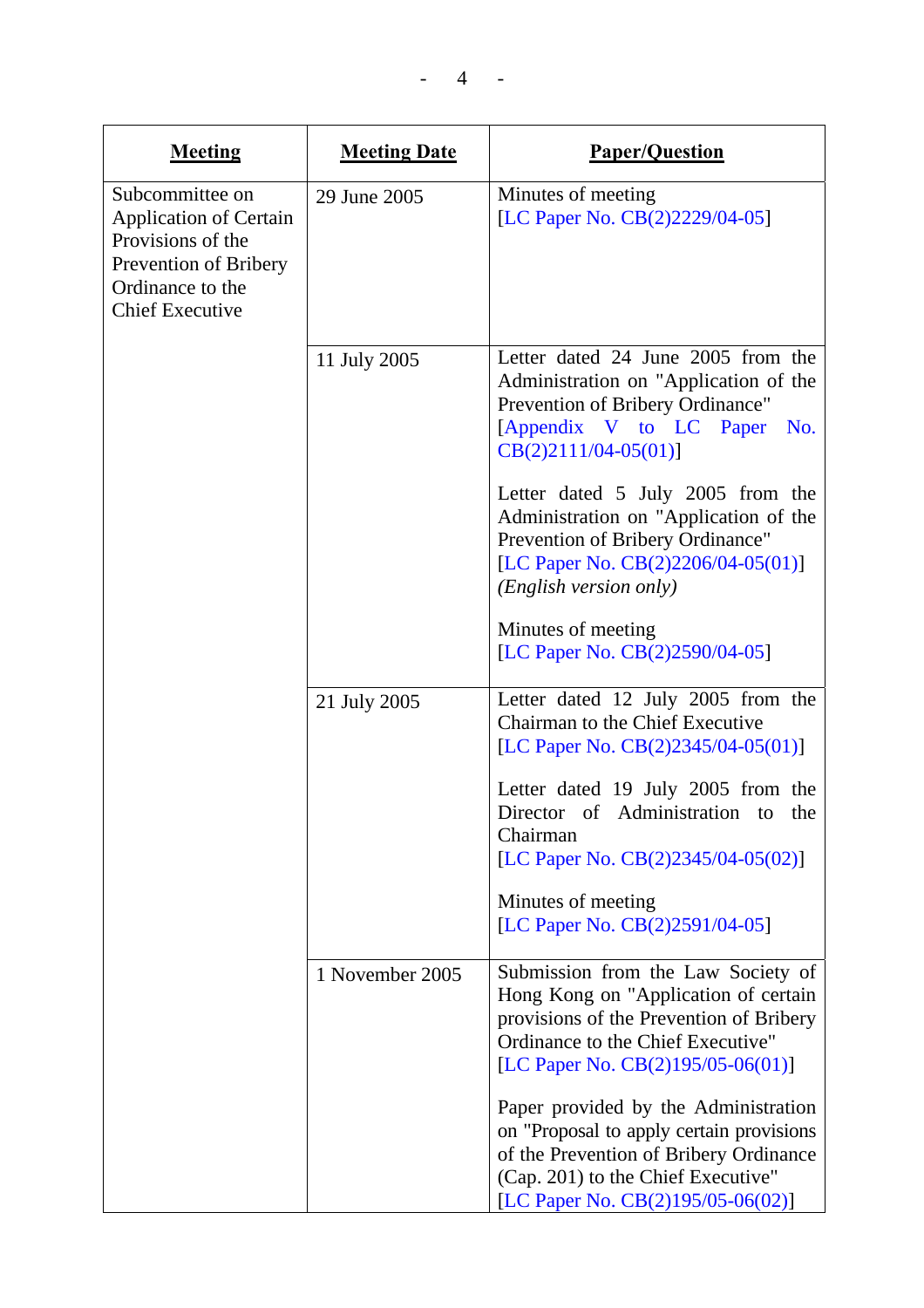| <b>Meeting</b> | <b>Meeting Date</b> | <b>Paper/Question</b>                                                                                                                                                                                                                      |
|----------------|---------------------|--------------------------------------------------------------------------------------------------------------------------------------------------------------------------------------------------------------------------------------------|
|                |                     | Response of the Administration to the<br>submission of the Law Society of<br>Hong Kong on "Application of certain<br>provisions of the Prevention of Bribery<br>Ordinance to the Chief Executive "<br>[LC Paper No. $CB(2)248/05-06(01)$ ] |
|                |                     | Submission from the Hong Kong Bar<br>Association on "Application of certain<br>provisions of the Prevention of Bribery<br>Ordinance to the Chief Executive"<br>[LC Paper No. $CB(2)248/05-06(02)$ ]                                        |
|                |                     | Discussion paper on "Application of<br>the Prevention of Bribery Ordinance to<br>the Chief Executive" prepared by the<br><b>Legal Service Division</b><br>[LC Paper No. LS115/04-05]                                                       |
|                |                     | Minutes of meeting<br>[LC Paper No. CB(2)981/05-06]                                                                                                                                                                                        |
|                | 19 December 2005    | Research Report on "Prevention of<br>Corruption and Impeachment of Head<br>of State/Government in the United<br>Kingdom,<br>the United<br><b>States</b><br>and<br>Korea"<br>$[RP01/05-06]$                                                 |
|                |                     | Paper provided by the Administration<br>"Proposal<br>apply<br>certain<br>to<br>on<br>provisions of the Prevention of Bribery<br>Ordinance to the Chief Executive"<br>[LC Paper No. $CB(2)691/05-06(01)$ ]                                  |
|                |                     | Response of the Administration to the<br>submission from the Hong Kong Bar<br>Association<br>[LC Paper No. $CB(2)691/05-06(02)$ ]                                                                                                          |
|                |                     | Minutes of meeting<br>[LC Paper No. CB(2)1062/05-06]                                                                                                                                                                                       |